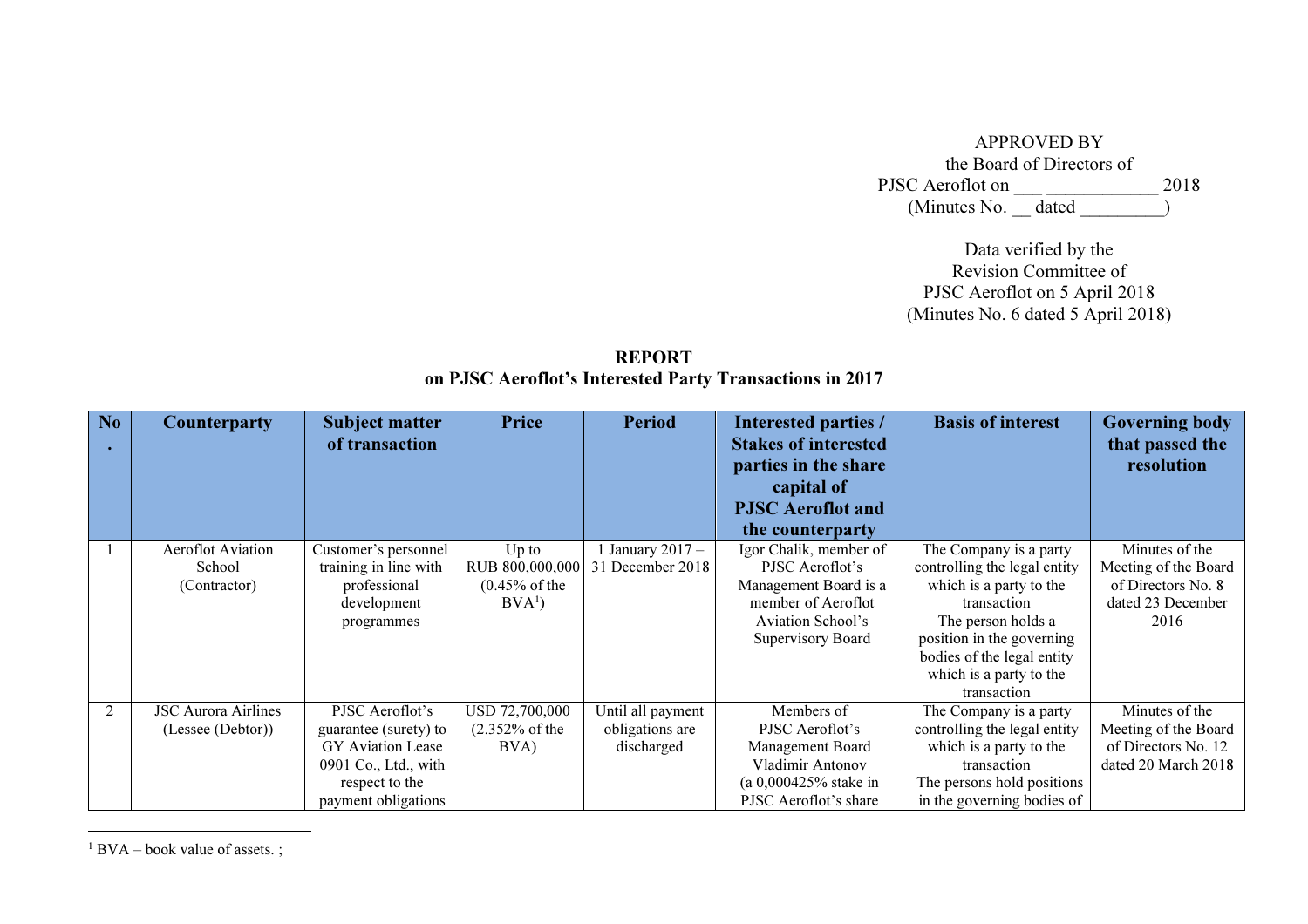| No | Counterparty          | <b>Subject matter</b>      | <b>Price</b>              | <b>Period</b>            | <b>Interested parties /</b>            | <b>Basis of interest</b>     | <b>Governing body</b> |
|----|-----------------------|----------------------------|---------------------------|--------------------------|----------------------------------------|------------------------------|-----------------------|
|    |                       | of transaction             |                           |                          | <b>Stakes of interested</b>            |                              | that passed the       |
|    |                       |                            |                           |                          | parties in the share                   |                              | resolution            |
|    |                       |                            |                           |                          | capital of                             |                              |                       |
|    |                       |                            |                           |                          | <b>PJSC</b> Aeroflot and               |                              |                       |
|    |                       |                            |                           |                          | the counterparty                       |                              |                       |
|    |                       | of JSC Aurora              |                           |                          | capital <sup>2</sup> / no shareholding | the legal entity which is a  |                       |
|    |                       | Airlines under the         |                           |                          | in JSC Aurora Airlines)                | party to the transaction     |                       |
|    |                       | lease agreements           |                           |                          | and Vadim Zingman (no                  |                              |                       |
|    |                       | between JSC Aurora         |                           |                          | shareholding in                        |                              |                       |
|    |                       | Airlines and               |                           |                          | PJSC Aeroflot /                        |                              |                       |
|    |                       | GY Aviation Lease          |                           |                          | JSC Aurora Airlines) are               |                              |                       |
|    |                       | 0901 Co., Ltd. for         |                           |                          | members of the Board of                |                              |                       |
|    |                       | Airbus A319-100            |                           |                          | Directors of JSC Aurora                |                              |                       |
|    |                       | aircraft with serial       |                           |                          | Airlines                               |                              |                       |
|    |                       | numbers 3281, 3298,        |                           |                          |                                        |                              |                       |
|    |                       | and 3336                   |                           |                          |                                        |                              |                       |
| 3  | JSC Aurora Airlines - | Material amendments        | The guarantee             | Until all payment        | Members of                             | The Company is a party       | Minutes of the        |
|    | Lessee (Debtor)       | to previously approved     | amount is up to           | obligations of the       | PJSC Aeroflot's                        | controlling the legal entity | Meeting of the Board  |
|    |                       | PJSC Aeroflot's            | USD 72,700,000            | <b>Subsequent Lessee</b> | Management Board                       | which is a party to the      | of Directors No. 12   |
|    |                       | guarantee (surety) to      | $(2.352\% \text{ of the}$ | under the Lease          | Vladimir Antonov                       | transaction                  | dated 20 March 2018   |
|    |                       | <b>GY</b> Aviation Lease   | BVA)                      | Agreements are           | (a 0,000425% stake in                  | The persons hold positions   |                       |
|    |                       | 0901 Co., Ltd. and/or      |                           | discharged               | PJSC Aeroflot's share                  | in the governing bodies of   |                       |
|    |                       | other affiliates of        |                           |                          | capital / no shareholding in           | the legal entity which is a  |                       |
|    |                       | CDB Leasing Co., Ltd.      |                           |                          | JSC Aurora Airlines) and               | party to the transaction     |                       |
|    |                       | , with respect to the      |                           |                          | Vadim Zingman (no                      |                              |                       |
|    |                       | payment obligations of     |                           |                          | shareholding in                        |                              |                       |
|    |                       | <b>JSC Aurora Airlines</b> |                           |                          | PJSC Aeroflot /                        |                              |                       |
|    |                       | under the aircraft lease   |                           |                          | JSC Aurora Airlines) are               |                              |                       |
|    |                       | agreements as regards      |                           |                          | members of the Board of                |                              |                       |
|    |                       | the provision              |                           |                          | Directors of JSC Aurora                |                              |                       |
|    |                       | concerning the             |                           |                          | Airlines                               |                              |                       |

<sup>&</sup>lt;sup>2</sup> For every transaction (group of interrelated transactions) worth two percent or more of the joint stock company's book value of assets, it is necessary to specify the reason(s) for treating any party (parties) as interested in such transaction, stake of such interested party (parties) in the share (joint-stock) capital (stake previously held by the interested party<br>(parties)) of a joint-stock company Issuers (No. 454-P, approved by the Bank of Russia on 30 December 2014)).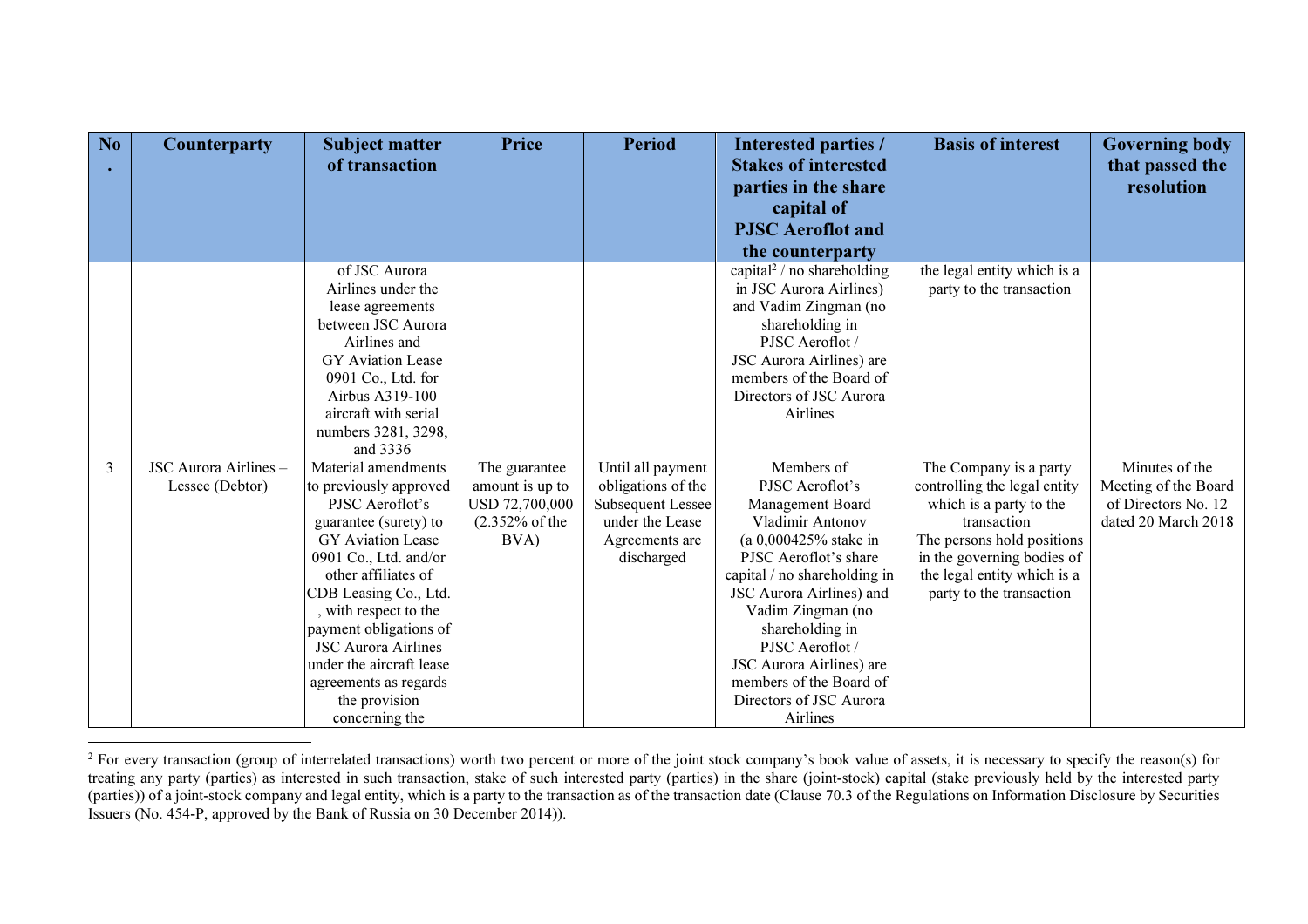| No | <b>Counterparty</b>                                 | <b>Subject matter</b><br>of transaction                                                                  | <b>Price</b>                                                                                                                                                  | <b>Period</b>                                 | Interested parties /<br><b>Stakes of interested</b><br>parties in the share                                                                                                                                                                                                                                                                | <b>Basis of interest</b>                                                                                                                                                                                                | <b>Governing body</b><br>that passed the<br>resolution                               |
|----|-----------------------------------------------------|----------------------------------------------------------------------------------------------------------|---------------------------------------------------------------------------------------------------------------------------------------------------------------|-----------------------------------------------|--------------------------------------------------------------------------------------------------------------------------------------------------------------------------------------------------------------------------------------------------------------------------------------------------------------------------------------------|-------------------------------------------------------------------------------------------------------------------------------------------------------------------------------------------------------------------------|--------------------------------------------------------------------------------------|
|    |                                                     |                                                                                                          |                                                                                                                                                               |                                               | capital of<br><b>PJSC</b> Aeroflot and                                                                                                                                                                                                                                                                                                     |                                                                                                                                                                                                                         |                                                                                      |
|    |                                                     |                                                                                                          |                                                                                                                                                               |                                               | the counterparty                                                                                                                                                                                                                                                                                                                           |                                                                                                                                                                                                                         |                                                                                      |
|    |                                                     | guarantee (surety)<br>period                                                                             |                                                                                                                                                               |                                               |                                                                                                                                                                                                                                                                                                                                            |                                                                                                                                                                                                                         |                                                                                      |
| 4  | <b>JSC Rossiya Airlines</b><br>(Customer)           | Interline employee<br>travel arrangements<br>between<br>PJSC Aeroflot and<br><b>JSC Rossiya Airlines</b> | Up to<br>RUB 682,500,000<br>for duty travel<br>$(0.35%$ of the<br>BVA)<br>Up to<br>RUB 48,750,000<br>for personal travel<br>$(0.025\% \text{ of the}$<br>BVA) | 1 November<br>$2016 -$<br>31 December<br>2017 | Dmitry Saprykin, member<br>of PJSC Aeroflot's Board<br>of Directors, is the CEO,<br>Chairman of the<br>Management Board, and<br>member of the Board of<br>Directors of JSC Rossiya<br>Airlines; Vadim Zingman,<br>member of<br>PJSC Aeroflot's<br>Management Board, is a<br>member of the Board of<br>Directors of JSC Rossiya<br>Airlines | The Company is a party<br>controlling the legal entity<br>which is a party to the<br>transaction<br>The persons hold positions<br>in the governing bodies of<br>the legal entity which is a<br>party to the transaction | Minutes of the<br>Meeting of the Board<br>of Directors No. 13<br>dated 19 April 2017 |
| 5  | <b>JSC Aurora Airlines</b><br>(Carrier/Beneficiary) | Interline employee<br>travel arrangements<br>between<br>PJSC Aeroflot and<br><b>JSC Aurora Airlines</b>  | Up to<br>RUB 58,500,000<br>for duty travel<br>$(0.030\% \text{ of the}$<br>BVA)<br>Up to<br>RUB 5,850,000 for<br>personal travel<br>$(0.003%$ of the<br>BVA)  | 1 November<br>$2016 -$<br>31 December<br>2017 | Vladimir Antonov and<br>Vadim Zingman, members<br>of PJSC Aeroflot's<br>Management Board, are<br>members of the Board of<br>Directors of JSC Aurora<br>Airlines                                                                                                                                                                            | The Company is a party<br>controlling the legal entity<br>which is a party to the<br>transaction<br>The persons hold positions<br>in the governing bodies of<br>the legal entity which is a<br>party to the transaction | Minutes of the<br>Meeting of the Board<br>of Directors No. 13<br>dated 19 April 2017 |
| 6  | LLC Pobeda Airlines<br>(Carrier/Beneficiary)        | Interline employee<br>travel arrangements<br>between<br>PJSC Aeroflot and<br>LLC Pobeda Airlines         | The cost of<br>PJSC Aeroflot's<br>services under<br>the transaction<br>is up to<br>RUB 12,675,00                                                              | 1 November<br>$2016 -$<br>31 December<br>2017 | Vitaly Saveliev, Vladimir<br>Antonov, Vasily Avilov,<br>Vladimir Alexandrov,<br>Kirill Bogdanov, Vadim<br>Zingman, Shamil<br>Kurmashov, Igor<br>Parakhin, and Igor                                                                                                                                                                         | The Company is a party<br>controlling the legal entity<br>which is a party to the<br>transaction<br>The persons hold positions<br>in the governing bodies of                                                            | Minutes of the<br>Meeting of the Board<br>of Directors No. 13<br>dated 19 April 2017 |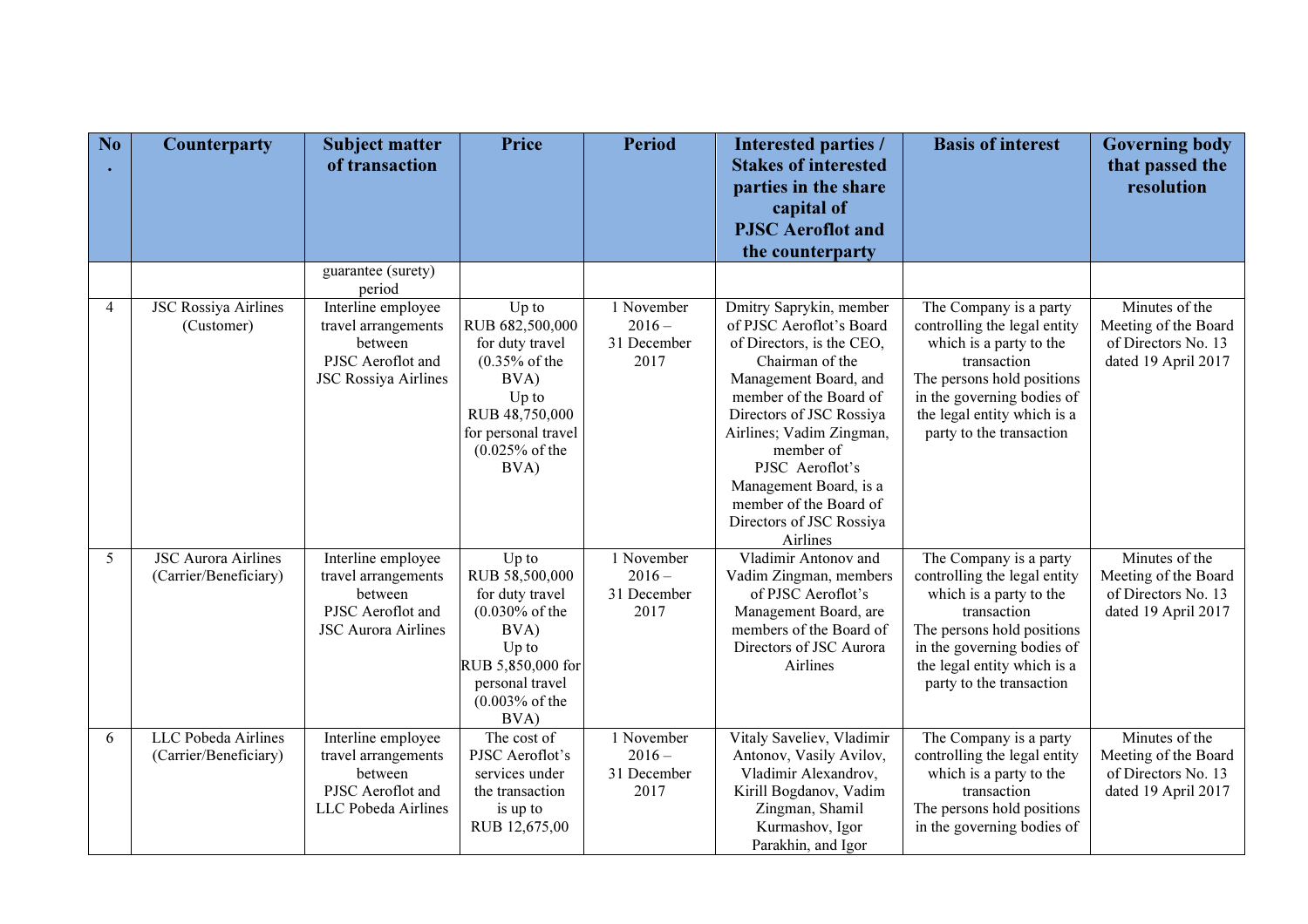| No             | <b>Counterparty</b>                          | <b>Subject matter</b><br>of transaction                                                                                         | <b>Price</b>                                                                                                                                                                                                                                                                                                                                                                                               | <b>Period</b>                           | Interested parties /<br><b>Stakes of interested</b><br>parties in the share                                                                                                                                                                                                                     | <b>Basis of interest</b>                                                                                                                                                                                                | <b>Governing body</b><br>that passed the<br>resolution                               |
|----------------|----------------------------------------------|---------------------------------------------------------------------------------------------------------------------------------|------------------------------------------------------------------------------------------------------------------------------------------------------------------------------------------------------------------------------------------------------------------------------------------------------------------------------------------------------------------------------------------------------------|-----------------------------------------|-------------------------------------------------------------------------------------------------------------------------------------------------------------------------------------------------------------------------------------------------------------------------------------------------|-------------------------------------------------------------------------------------------------------------------------------------------------------------------------------------------------------------------------|--------------------------------------------------------------------------------------|
|                |                                              |                                                                                                                                 |                                                                                                                                                                                                                                                                                                                                                                                                            |                                         | capital of<br><b>PJSC</b> Aeroflot and                                                                                                                                                                                                                                                          |                                                                                                                                                                                                                         |                                                                                      |
|                |                                              |                                                                                                                                 |                                                                                                                                                                                                                                                                                                                                                                                                            |                                         | the counterparty                                                                                                                                                                                                                                                                                |                                                                                                                                                                                                                         |                                                                                      |
|                |                                              |                                                                                                                                 | 0 $(0.006%$ of<br>the BVA)<br>The cost of<br>LLC Pobeda<br>Airlines' services<br>under the<br>transaction is up<br>to RUB 195,000<br>$(0.00001\% \text{ of the}$<br>BVA)                                                                                                                                                                                                                                   |                                         | Chalik, members of<br>LLC Pobeda Airlines'<br>Board of Directors, are<br>members of<br>PJSC Aeroflot's<br>Management Board                                                                                                                                                                      | the legal entity which is a<br>party to the transaction                                                                                                                                                                 |                                                                                      |
| $\overline{7}$ | LLC Pobeda Airlines<br>(Carrier/Beneficiary) | Arrangements on<br>rerouting passengers<br>in case of disruption<br>between<br>PJSC Aeroflot and<br><b>JSC Rossiya Airlines</b> | The cost of<br>PJSC Aeroflot's<br>obligations under<br>the transaction as<br>regards offering<br>alternative<br>scheduled flights is<br>up to<br>RUB 20,000,000<br>$(0.01\% \text{ of the}$<br>BVA)<br>The cost of<br>LLC Pobeda<br>Airlines'<br>obligations under<br>the transaction as<br>regards offering<br>alternative<br>scheduled flights is<br>up to<br>RUB 10,000,000<br>$(0.005%$ of the<br>BVA) | January $2017 -$<br>31 December<br>2017 | Vitaly Saveliev, Vladimir<br>Antonov, Vasily Avilov,<br>Vladimir Alexandrov,<br>Kirill Bogdanov, Vadim<br>Zingman, Shamil<br>Kurmashov, Igor<br>Parakhin, and Igor<br>Chalik, members of<br>LLC Pobeda Airlines'<br>Board of Directors are<br>members of<br>PJSC Aeroflot's<br>Management Board | The Company is a party<br>controlling the legal entity<br>which is a party to the<br>transaction<br>The persons hold positions<br>in the governing bodies of<br>the legal entity which is a<br>party to the transaction | Minutes of the<br>Meeting of the Board<br>of Directors No. 13<br>dated 19 April 2017 |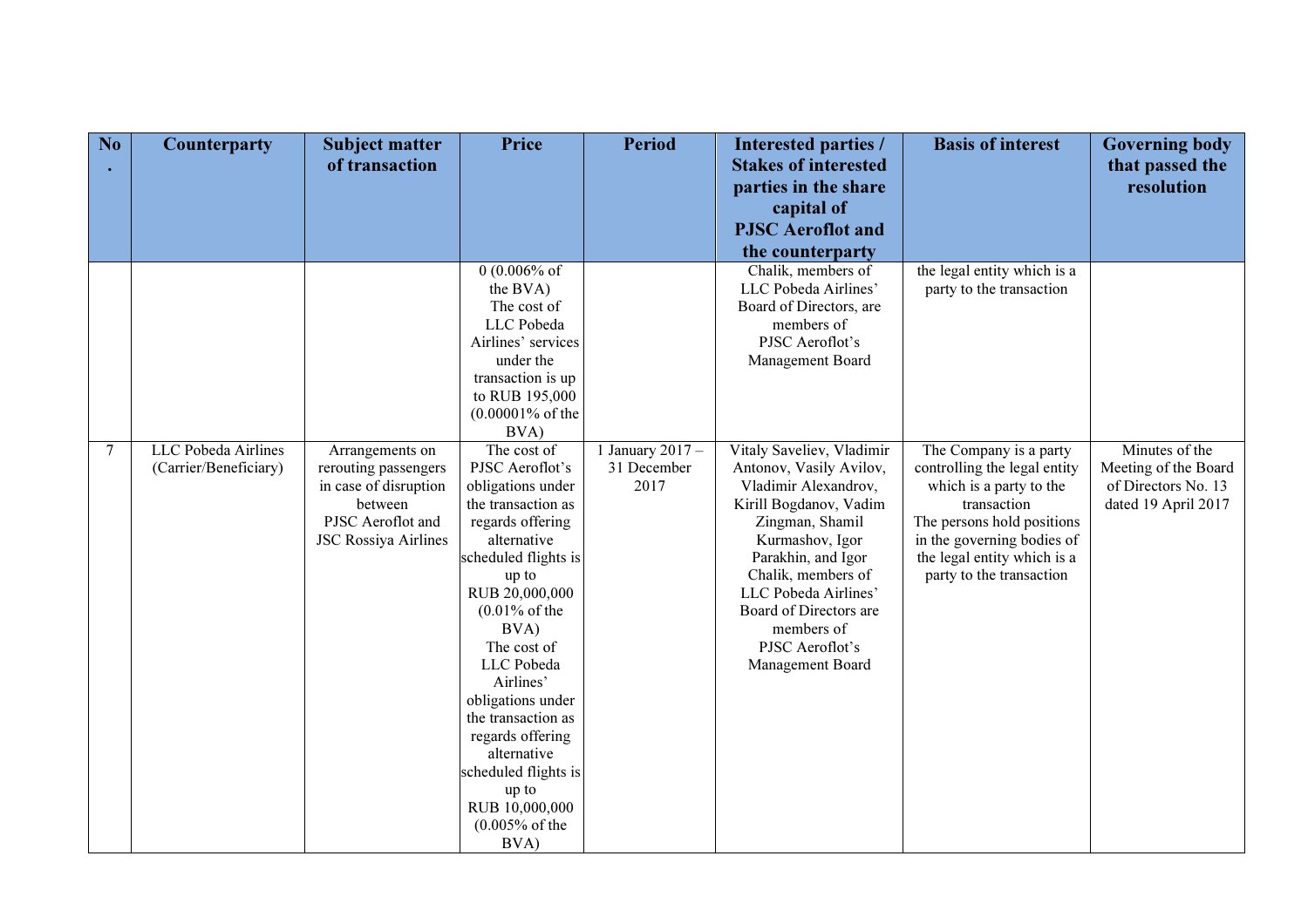| No | <b>Counterparty</b>         | <b>Subject matter</b>                       | Price                                       | <b>Period</b>      | <b>Interested parties /</b>                     | <b>Basis of interest</b>                                  | <b>Governing body</b> |
|----|-----------------------------|---------------------------------------------|---------------------------------------------|--------------------|-------------------------------------------------|-----------------------------------------------------------|-----------------------|
|    |                             | of transaction                              |                                             |                    | <b>Stakes of interested</b>                     |                                                           | that passed the       |
|    |                             |                                             |                                             |                    | parties in the share                            |                                                           | resolution            |
|    |                             |                                             |                                             |                    | capital of                                      |                                                           |                       |
|    |                             |                                             |                                             |                    | <b>PJSC</b> Aeroflot and                        |                                                           |                       |
|    |                             |                                             |                                             |                    | the counterparty                                |                                                           |                       |
| 8  | <b>JSC Rossiya Airlines</b> | Arrangements on                             | The cost of                                 | 16 May 2016 -      | Dmitry Saprykin, member                         | The Company is a party                                    | Minutes of the        |
|    | (Transferor/Transferee)     | rerouting passengers                        | PJSC Aeroflot's                             | 31 December        | of PJSC Aeroflot's Board                        | controlling the legal entity                              | Meeting of the Board  |
|    |                             | in case of disruption                       | obligations under                           | 2017               | of Directors, is the CEO,                       | which is a party to the                                   | of Directors No. 13   |
|    |                             | between                                     | the transaction as                          |                    | Chairman of the                                 | transaction                                               | dated 19 April 2017   |
|    |                             | PJSC Aeroflot and                           | regards offering<br>alternative             |                    | Management Board, and<br>member of the Board of | The persons hold positions                                |                       |
|    |                             | <b>JSC Rossiya Airlines</b>                 | scheduled flights is                        |                    | Directors of JSC Rossiya                        | in the governing bodies of<br>the legal entity which is a |                       |
|    |                             |                                             | up to                                       |                    | Airlines; Vadim Zingman,                        | party to the transaction                                  |                       |
|    |                             |                                             | RUB 20,000,000                              |                    | member of                                       |                                                           |                       |
|    |                             |                                             | $(0.01\% \text{ of the}$                    |                    | PJSC Aeroflot's                                 |                                                           |                       |
|    |                             |                                             | BVA)                                        |                    | Management Board, is a                          |                                                           |                       |
|    |                             |                                             | The cost of                                 |                    | member of the Board of                          |                                                           |                       |
|    |                             |                                             | PJSC Aeroflot's                             |                    | Directors of JSC Rossiya                        |                                                           |                       |
|    |                             |                                             | obligations under                           |                    | Airlines                                        |                                                           |                       |
|    |                             |                                             | the transaction as                          |                    |                                                 |                                                           |                       |
|    |                             |                                             | regards offering                            |                    |                                                 |                                                           |                       |
|    |                             |                                             | alternative charter                         |                    |                                                 |                                                           |                       |
|    |                             |                                             | flights is up to<br>RUB 3,000,000           |                    |                                                 |                                                           |                       |
|    |                             |                                             | $(0.001\% \text{ of the}$                   |                    |                                                 |                                                           |                       |
|    |                             |                                             | BVA)                                        |                    |                                                 |                                                           |                       |
| 9  | LLC A-Technics              | PJSC Aeroflot                               | Total transaction                           | 1 January 2017 $-$ | Vladimir Antonov,                               | The Company is a party                                    | Minutes of the        |
|    | (Principal/Beneficiary)     | providing LLC A-                            | amount (Agent's                             | 31 December        | Vladimir Alexandrov,                            | controlling the legal entity                              | Meeting of the Board  |
|    |                             | Technics with agency                        | fee and expenses)                           | 2017               | Shamil Kurmashov, and                           | which is a party to the                                   | of Directors No. 13   |
|    |                             | services related to the                     | for the period from                         |                    | Igor Parakhin, members                          | transaction                                               | dated 19 April 2017   |
|    |                             | customs declaration                         | 1 January 2017                              |                    | of PJSC Aeroflot's                              | The persons hold positions                                |                       |
|    |                             | of aviation inventory,                      | until 31 December                           |                    | Management Board, are                           | in the governing bodies of                                |                       |
|    |                             | spare parts,                                | 2017 shall be up to                         |                    | members of LLC A-                               | the legal entity which is a                               |                       |
|    |                             | assemblies, and tools                       | RUB 1,500,000<br>$(0.0001\% \text{ of the}$ |                    | Technics' Board of<br>Directors                 | party to the transaction                                  |                       |
|    |                             | for aircraft arriving at<br>Moscow airports | BVA) net of VAT                             |                    |                                                 |                                                           |                       |
|    |                             | (Sheremetyevo,                              | (18%)                                       |                    |                                                 |                                                           |                       |
|    |                             | Domodedovo, and                             |                                             |                    |                                                 |                                                           |                       |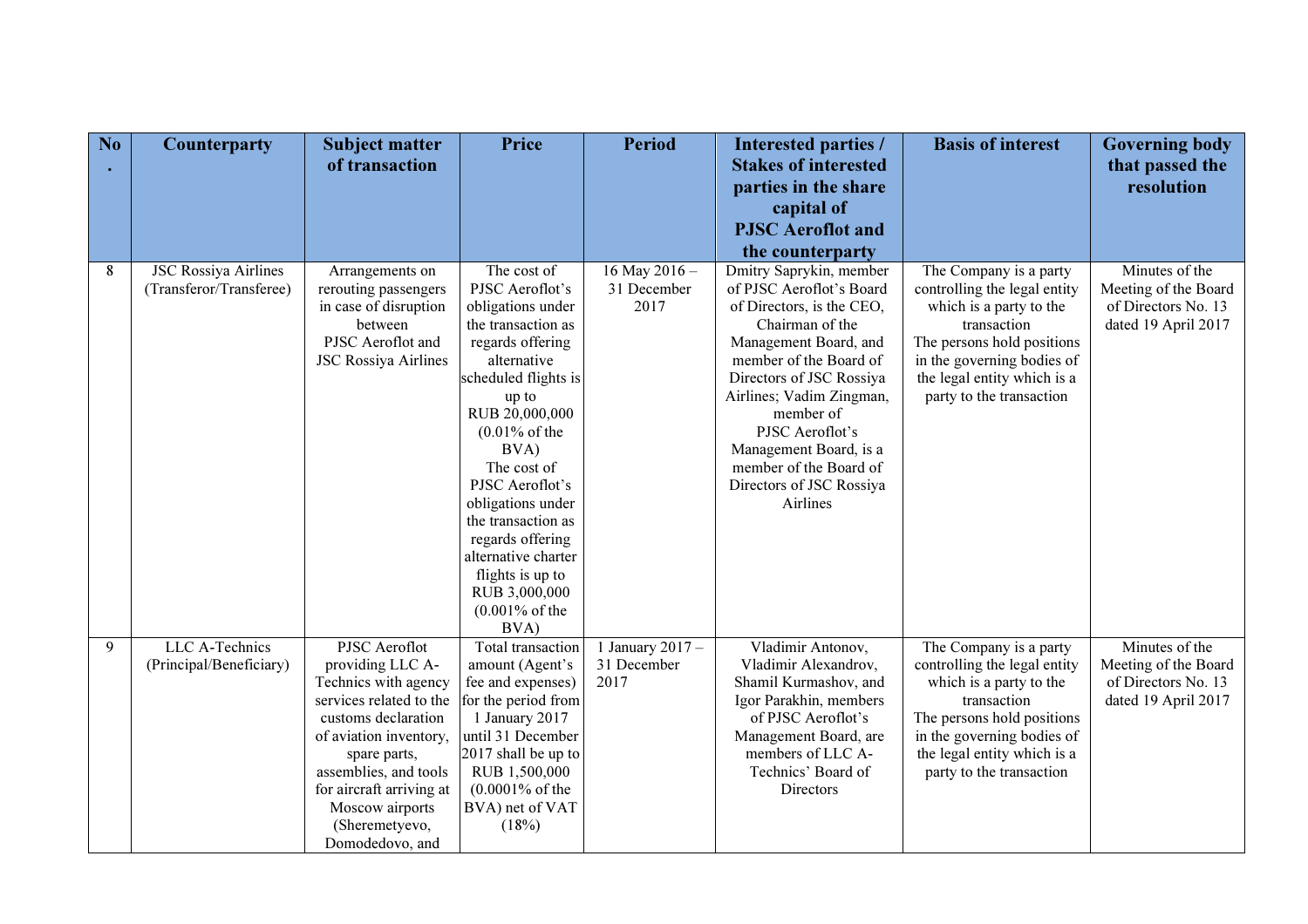| No              | <b>Counterparty</b>     | <b>Subject matter</b><br>of transaction         | <b>Price</b>                              | <b>Period</b>     | <b>Interested parties /</b><br><b>Stakes of interested</b> | <b>Basis of interest</b>                                 | <b>Governing body</b><br>that passed the |
|-----------------|-------------------------|-------------------------------------------------|-------------------------------------------|-------------------|------------------------------------------------------------|----------------------------------------------------------|------------------------------------------|
|                 |                         |                                                 |                                           |                   | parties in the share                                       |                                                          | resolution                               |
|                 |                         |                                                 |                                           |                   | capital of                                                 |                                                          |                                          |
|                 |                         |                                                 |                                           |                   | <b>PJSC</b> Aeroflot and                                   |                                                          |                                          |
|                 |                         |                                                 |                                           |                   | the counterparty                                           |                                                          |                                          |
|                 |                         | Vnukovo) in various                             |                                           |                   |                                                            |                                                          |                                          |
|                 |                         | customs procedures<br>and subsequent            |                                           |                   |                                                            |                                                          |                                          |
|                 |                         | delivery thereof to                             |                                           |                   |                                                            |                                                          |                                          |
|                 |                         | destination                                     |                                           |                   |                                                            |                                                          |                                          |
| 10              | LLC A-Technics          | Arrangements                                    | Up to RUB                                 | 1 April 2017 -    | Vladimir Antonov,                                          | The Company is a party                                   | Minutes of the                           |
|                 | (Buyer)                 | between                                         | 30,000,000,                               | 31 December       | Vladimir Alexandrov,                                       | controlling the legal entity                             | Meeting of the Board                     |
|                 |                         | PJSC Aeroflot and                               | including 18%                             | 2017              | Shamil Kurmashov, and                                      | which is a party to the                                  | of Directors No. 13                      |
|                 |                         | LLC A-Technics                                  | VAT of RUB                                |                   | Igor Parakhin, members                                     | transaction                                              | dated 19 April 2017                      |
|                 |                         | involving the sale of<br>aviation inventory for | 4,576,271.19<br>$(0.015\% \text{ of the}$ |                   | of PJSC Aeroflot's<br>Management Board, are                | The persons hold positions<br>in the governing bodies of |                                          |
|                 |                         | foreign-made aircraft                           | BVA)                                      |                   | members of LLC A-                                          | the legal entity which is a                              |                                          |
|                 |                         |                                                 |                                           |                   | Technics' Board of                                         | party to the transaction                                 |                                          |
|                 |                         |                                                 |                                           |                   | Directors                                                  |                                                          |                                          |
| 11              | <b>JSC</b> Sherotel     | Arrangements                                    | Total                                     | 1 January         | Vadim Zingman and                                          | The Company is a party                                   | Minutes of the                           |
|                 | (Contractor)            | between                                         | transaction                               | $2017-$           | Vladimir Alexandrov,                                       | controlling the legal entity                             | Meeting of the Board                     |
|                 |                         | PJSC Aeroflot and                               | amount is up to                           | 31 December       | members of                                                 | which is a party to the                                  | of Directors No. 13                      |
|                 |                         | JSC Sherotel related<br>to the provision of     | RUB 340,262,6<br>51.37                    | 2017              | PJSC Aeroflot's<br>Management Board, are                   | transaction<br>The persons hold positions                | dated 19 April 2017                      |
|                 |                         | hotel accommodation                             | (including 18%)                           |                   | members of                                                 | in the governing bodies of                               |                                          |
|                 |                         | for PJSC Aeroflot's                             | VAT) (0.174%                              |                   | JSC Sherotel's Board of                                    | the legal entity which is a                              |                                          |
|                 |                         | employees                                       | of the BVA)                               |                   | Directors                                                  | party to the transaction                                 |                                          |
| $\overline{12}$ | <b>JSC Sukhoi Civil</b> | Transactions related                            | Up to                                     | Up to 144 months  | Yury Slyusar, member of                                    | Members of                                               | Minutes of the                           |
|                 | Aircraft (Manufacturer) | to the lease of four                            | USD 154,296,0                             | from the date on  | PJSC Aeroflot's Board of                                   | PJSC Aeroflot's Board of                                 | Meeting of the Board                     |
|                 |                         | new Sukhoi                                      | 00 (4.456% of                             | which Aircraft is | Directors (no                                              | Directors form part of the                               | of Directors No. 15                      |
|                 |                         | Superjet 100 regional                           | the BVA)                                  | leased to         | shareholding in                                            | same group with                                          | dated 25 May 2017                        |
|                 |                         | jets (RRJ-95B)<br>("Aircraft") between          |                                           | PJSC Aeroflot     | PJSC Aeroflot /<br>JSC Sukhoi Civil                        | PJSC UAC and<br>JSC Sukhoi Civil Aircraft                |                                          |
|                 |                         | JSC Sukhoi Civil                                |                                           |                   | Aircraft), is the President,                               |                                                          |                                          |
|                 |                         | Aircraft, JSC VEB-                              |                                           |                   | member of the                                              |                                                          |                                          |
|                 |                         | leasing and                                     |                                           |                   | Management Board and                                       |                                                          |                                          |
|                 |                         | PJSC Aeroflot                                   |                                           |                   | member of the Board of                                     |                                                          |                                          |
|                 |                         |                                                 |                                           |                   | Directors of PJSC UAC,                                     |                                                          |                                          |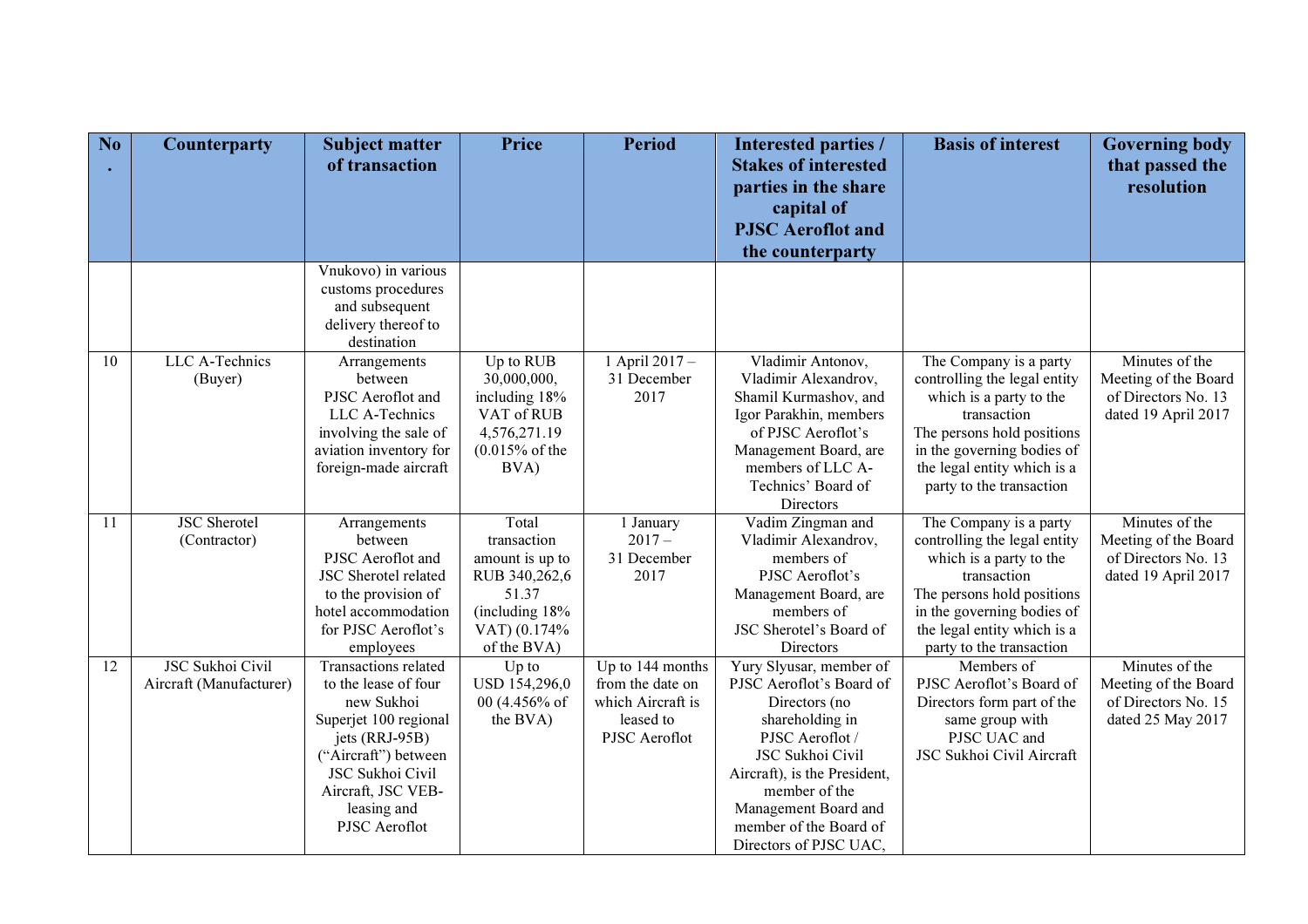| No | <b>Counterparty</b> | <b>Subject matter</b><br>of transaction | <b>Price</b>              | <b>Period</b>    | Interested parties /<br><b>Stakes of interested</b>    | <b>Basis of interest</b>     | <b>Governing body</b><br>that passed the |
|----|---------------------|-----------------------------------------|---------------------------|------------------|--------------------------------------------------------|------------------------------|------------------------------------------|
|    |                     |                                         |                           |                  | parties in the share                                   |                              | resolution                               |
|    |                     |                                         |                           |                  | capital of                                             |                              |                                          |
|    |                     |                                         |                           |                  | <b>PJSC</b> Aeroflot and                               |                              |                                          |
|    |                     |                                         |                           |                  | the counterparty                                       |                              |                                          |
|    |                     |                                         |                           |                  | and Sergey Chemezov,                                   |                              |                                          |
|    |                     |                                         |                           |                  | member of                                              |                              |                                          |
|    |                     |                                         |                           |                  | PJSC Aeroflot's Board of                               |                              |                                          |
|    |                     |                                         |                           |                  | Directors (no                                          |                              |                                          |
|    |                     |                                         |                           |                  | shareholding in                                        |                              |                                          |
|    |                     |                                         |                           |                  | PJSC Aeroflot /                                        |                              |                                          |
|    |                     |                                         |                           |                  | JSC Sukhoi Civil                                       |                              |                                          |
|    |                     |                                         |                           |                  | Aircraft), is a member of<br>the Board of Directors of |                              |                                          |
|    |                     |                                         |                           |                  | PJSC UAC                                               |                              |                                          |
| 13 | <b>CJSC</b> Aeromar | Arrangements                            | Up to RUB                 | 1 January        | Members of                                             | The Company is a party       | Minutes of the                           |
|    | (Contractor)        | between                                 | 16,400,000,000            | $2017 - 30$ June | PJSC Aeroflot's                                        | controlling the legal entity | Meeting of the Board                     |
|    |                     | PJSC Aeroflot and                       | net of VAT                | 2018             | Management Board                                       | which is a party to the      | of Directors No. 16                      |
|    |                     | <b>CJSC</b> Aeromar                     | $(8.415\% \text{ of the}$ |                  | Vadim Zingman (no                                      | transaction                  | dated 29 May 2017                        |
|    |                     | concerning services                     | BVA)                      |                  | shareholding in                                        | The persons hold positions   |                                          |
|    |                     | related to the                          |                           |                  | PJSC Aeroflot /                                        | in the governing bodies of   |                                          |
|    |                     | provision of in-flight                  |                           |                  | CJSC Aeromar) and                                      | the legal entity which is a  |                                          |
|    |                     | meals, related                          |                           |                  | Vladimir Alexandrov (no                                | party to the transaction     |                                          |
|    |                     | products, and service                   |                           |                  | shareholding in                                        |                              |                                          |
|    |                     | equipment during                        |                           |                  | PJSC Aeroflot /<br>CJSC Aeromar) are                   |                              |                                          |
|    |                     | flights at<br>Sheremetyevo              |                           |                  | members of                                             |                              |                                          |
|    |                     | <b>International Airport</b>            |                           |                  | <b>CJSC Aeromar's Board</b>                            |                              |                                          |
|    |                     |                                         |                           |                  | of Directors                                           |                              |                                          |
| 14 | <b>CJSC</b> Aeromar | Arrangements                            | Up to                     | 3 July 2017 -    | Vadim Zingman and                                      | The Company is a party       | Minutes of the                           |
|    | (Contractor)        | between                                 | RUB 2,700,000,0           | 2 July 2018      | Vladimir Alexandrov,                                   | controlling the legal entity | Meeting of the Board                     |
|    |                     | PJSC Aeroflot and                       | 00 net of VAT             |                  | members of                                             | which is a party to the      | of Directors No. 16                      |
|    |                     | <b>CJSC</b> Aeromar                     | $(1.385\% \text{ of the}$ |                  | PJSC Aeroflot's                                        | transaction                  | dated 29 May 2017                        |
|    |                     | involving aircraft                      | BVA)                      |                  | Management Board, are                                  | The persons hold positions   |                                          |
|    |                     | interior cleaning and                   |                           |                  | members of                                             | in the governing bodies of   |                                          |
|    |                     | equipment services                      |                           |                  | CJSC Aeromar's Board                                   | the legal entity which is a  |                                          |
|    |                     | for PJSC Aeroflot at                    |                           |                  | of Directors                                           | party to the transaction     |                                          |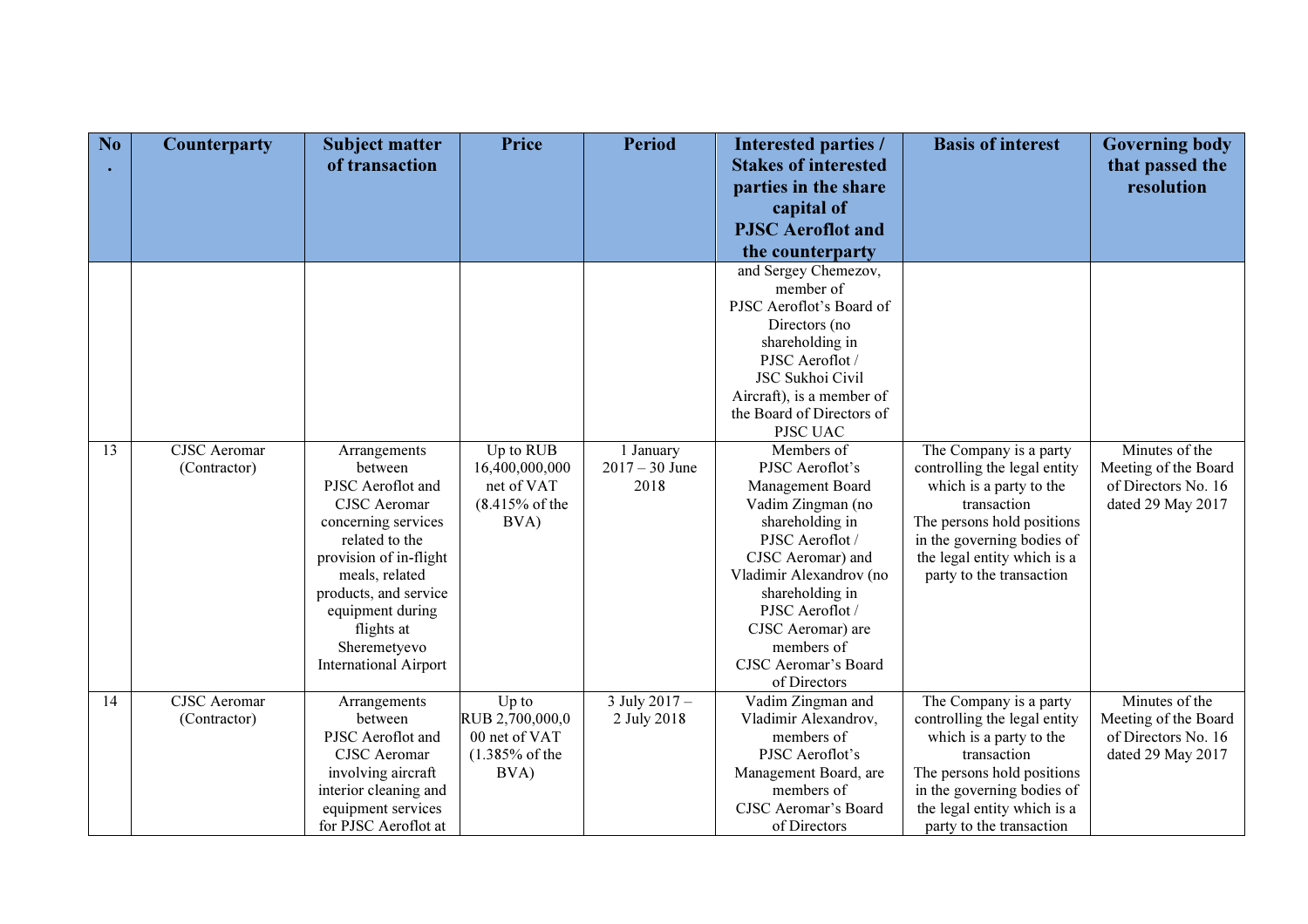| No | <b>Counterparty</b>         | <b>Subject matter</b><br>of transaction      | <b>Price</b>      | <b>Period</b>   | Interested parties /<br><b>Stakes of interested</b> | <b>Basis of interest</b>                                  | <b>Governing body</b><br>that passed the |
|----|-----------------------------|----------------------------------------------|-------------------|-----------------|-----------------------------------------------------|-----------------------------------------------------------|------------------------------------------|
|    |                             |                                              |                   |                 | parties in the share                                |                                                           | resolution                               |
|    |                             |                                              |                   |                 | capital of                                          |                                                           |                                          |
|    |                             |                                              |                   |                 | <b>PJSC</b> Aeroflot and                            |                                                           |                                          |
|    |                             |                                              |                   |                 | the counterparty                                    |                                                           |                                          |
|    |                             | Sheremetyevo<br><b>International Airport</b> |                   |                 |                                                     |                                                           |                                          |
| 15 | <b>JSC Rossiya Airlines</b> | Arrangements                                 | Up to             | 1 June $2016 -$ | Dmitry Saprykin, member                             | The Company is a party                                    | Minutes of the                           |
|    | (Contractor)                | between                                      | RUB 5,000,000 net | 31 December     | of PJSC Aeroflot's Board                            | controlling the legal entity                              | Meeting of the Board                     |
|    |                             | PJSC Aeroflot and                            | of VAT (0.002%    | 2017            | of Directors, is the CEO,                           | which is a party to the                                   | of Directors No. 16                      |
|    |                             | <b>JSC Rossiya Airlines</b>                  | of the BVA)       |                 | Chairman of the                                     | transaction                                               | dated 29 May 2017                        |
|    |                             | related to<br>maintenance services           |                   |                 | Management Board, and<br>member of the Board of     | The persons hold positions                                |                                          |
|    |                             | for PJSC Aeroflot's                          |                   |                 | Directors of JSC Rossiya                            | in the governing bodies of<br>the legal entity which is a |                                          |
|    |                             | aircraft at Orenburg                         |                   |                 | Airlines; Vadim Zingman,                            | party to the transaction                                  |                                          |
|    |                             | <b>International Airport</b>                 |                   |                 | member of                                           |                                                           |                                          |
|    |                             |                                              |                   |                 | PJSC Aeroflot's                                     |                                                           |                                          |
|    |                             |                                              |                   |                 | Management Board, is a                              |                                                           |                                          |
|    |                             |                                              |                   |                 | member of the Board of                              |                                                           |                                          |
|    |                             |                                              |                   |                 | Directors of JSC Rossiya                            |                                                           |                                          |
|    |                             |                                              |                   |                 | Airlines                                            |                                                           |                                          |
| 16 | LLC Pobeda Airlines         | 1. PJSC Aeroflot's                           | Up to             | Until all       | Members of LLC Pobeda                               | The Company is a party                                    | Minutes of the                           |
|    | (Lessee (Debtor))           | guarantee (surety) for                       | USD 467,500,0     | payment         | Airlines' Board of                                  | controlling the legal entity                              | Annual General                           |
|    |                             | LLC Pobeda Airlines                          | 00 (14.129% of    | obligations are | Directors Vitaly Saveliev                           | which is a party to the                                   | Meeting of                               |
|    |                             | under the lease                              | the BVA)          | discharged      | (a $0.121\%$ stake in                               | transaction                                               | Shareholders of                          |
|    |                             | agreements with respect                      |                   |                 | PJSC Aeroflot's share                               | The persons hold positions                                | PJSC Aeroflot No. 40                     |
|    |                             | to five $(5)$ new Boeing                     |                   |                 | capital / no shareholding                           | in the governing bodies of                                | dated 28 June 2017                       |
|    |                             | 737-800 aircraft with                        |                   |                 | in LLC Pobeda Airlines),                            | the legal entity which is a                               |                                          |
|    |                             | serial numbers 61788,                        |                   |                 | Vladimir Antonov                                    | party to the transaction                                  |                                          |
|    |                             | 61789, 61800, 61801,<br>and 61792            |                   |                 | (a 0.000425% stake in<br>PJSC Aeroflot's share      |                                                           |                                          |
|    |                             | 2. PJSC Aeroflot's                           |                   |                 | capital / no shareholding                           |                                                           |                                          |
|    |                             | guarantee (surety) for                       |                   |                 | in LLC Pobeda Airlines),                            |                                                           |                                          |
|    |                             | LLC Pobeda Airlines                          |                   |                 | Vasily Avilov                                       |                                                           |                                          |
|    |                             | under the lease                              |                   |                 | (a 0.0000002% stake in                              |                                                           |                                          |
|    |                             | agreements with                              |                   |                 | PJSC Aeroflot's share                               |                                                           |                                          |
|    |                             | respect to three $(3)$                       |                   |                 | capital / no shareholding                           |                                                           |                                          |
|    |                             | new Boeing 737-800                           |                   |                 | in LLC Pobeda Airlines),                            |                                                           |                                          |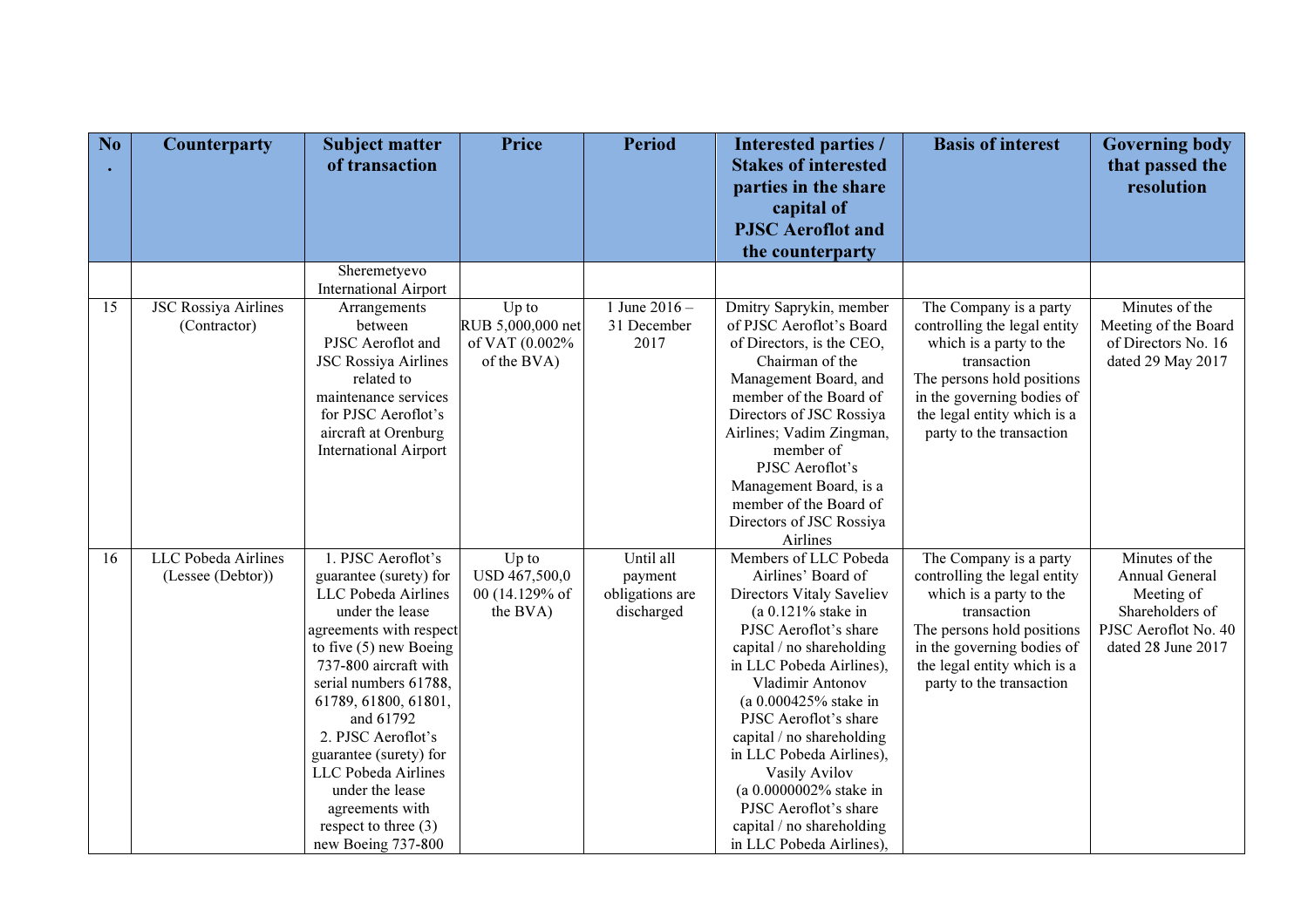| No | <b>Counterparty</b>         | <b>Subject matter</b> | <b>Price</b>   | <b>Period</b>   | <b>Interested parties /</b>                   | <b>Basis of interest</b>     | <b>Governing body</b> |
|----|-----------------------------|-----------------------|----------------|-----------------|-----------------------------------------------|------------------------------|-----------------------|
|    |                             | of transaction        |                |                 | <b>Stakes of interested</b>                   |                              | that passed the       |
|    |                             |                       |                |                 | parties in the share                          |                              | resolution            |
|    |                             |                       |                |                 | capital of                                    |                              |                       |
|    |                             |                       |                |                 | <b>PJSC</b> Aeroflot and                      |                              |                       |
|    |                             |                       |                |                 |                                               |                              |                       |
|    |                             |                       |                |                 | the counterparty                              |                              |                       |
|    |                             | aircraft with serial  |                |                 | Vladimir Alexandrov (no                       |                              |                       |
|    |                             | numbers 63409,        |                |                 | shareholding in                               |                              |                       |
|    |                             | 63405, and 61793      |                |                 | PJSC Aeroflot /                               |                              |                       |
|    |                             |                       |                |                 | LLC Pobeda Airlines),                         |                              |                       |
|    |                             |                       |                |                 | Kirill Bogdanov (no                           |                              |                       |
|    |                             |                       |                |                 | shareholding in                               |                              |                       |
|    |                             |                       |                |                 | PJSC Aeroflot /                               |                              |                       |
|    |                             |                       |                |                 | LLC Pobeda Airlines),                         |                              |                       |
|    |                             |                       |                |                 | Vadim Zingman (no                             |                              |                       |
|    |                             |                       |                |                 | shareholding in<br>PJSC Aeroflot /            |                              |                       |
|    |                             |                       |                |                 |                                               |                              |                       |
|    |                             |                       |                |                 | LLC Pobeda Airlines),<br>Shamil Kurmashov (no |                              |                       |
|    |                             |                       |                |                 | shareholding in                               |                              |                       |
|    |                             |                       |                |                 | PJSC Aeroflot /                               |                              |                       |
|    |                             |                       |                |                 | LLC Pobeda Airlines),                         |                              |                       |
|    |                             |                       |                |                 | Igor Parakhin                                 |                              |                       |
|    |                             |                       |                |                 | (a 0.000007% stake in                         |                              |                       |
|    |                             |                       |                |                 | PJSC Aeroflot's share                         |                              |                       |
|    |                             |                       |                |                 | capital / no shareholding                     |                              |                       |
|    |                             |                       |                |                 | in LLC Pobeda Airlines),                      |                              |                       |
|    |                             |                       |                |                 | Igor Chalik                                   |                              |                       |
|    |                             |                       |                |                 | (a 0.000117% stake in                         |                              |                       |
|    |                             |                       |                |                 | PJSC Aeroflot's share                         |                              |                       |
|    |                             |                       |                |                 | capital / no shareholding                     |                              |                       |
|    |                             |                       |                |                 | in LLC Pobeda Airlines)                       |                              |                       |
|    |                             |                       |                |                 | are members of                                |                              |                       |
|    |                             |                       |                |                 | PJSC Aeroflot's                               |                              |                       |
|    |                             |                       |                |                 | Management Board                              |                              |                       |
| 17 | <b>JSC Rossiya Airlines</b> | Commercial            | Up to          | 1 November      | Dmitry Saprykin, member                       | The Company is a party       | Minutes of the        |
|    | (Partner Operator)          | management of         | RUB 56,000,00  | $2015 -$        | of PJSC Aeroflot's Board                      | controlling the legal entity | Annual General        |
|    |                             | JSC Rossiya Airlines' | $0,000$ net of | 31 October 2016 | of Directors (no                              | which is a party to the      | Meeting of            |
|    |                             |                       |                |                 | shareholding in                               | transaction                  | Shareholders of       |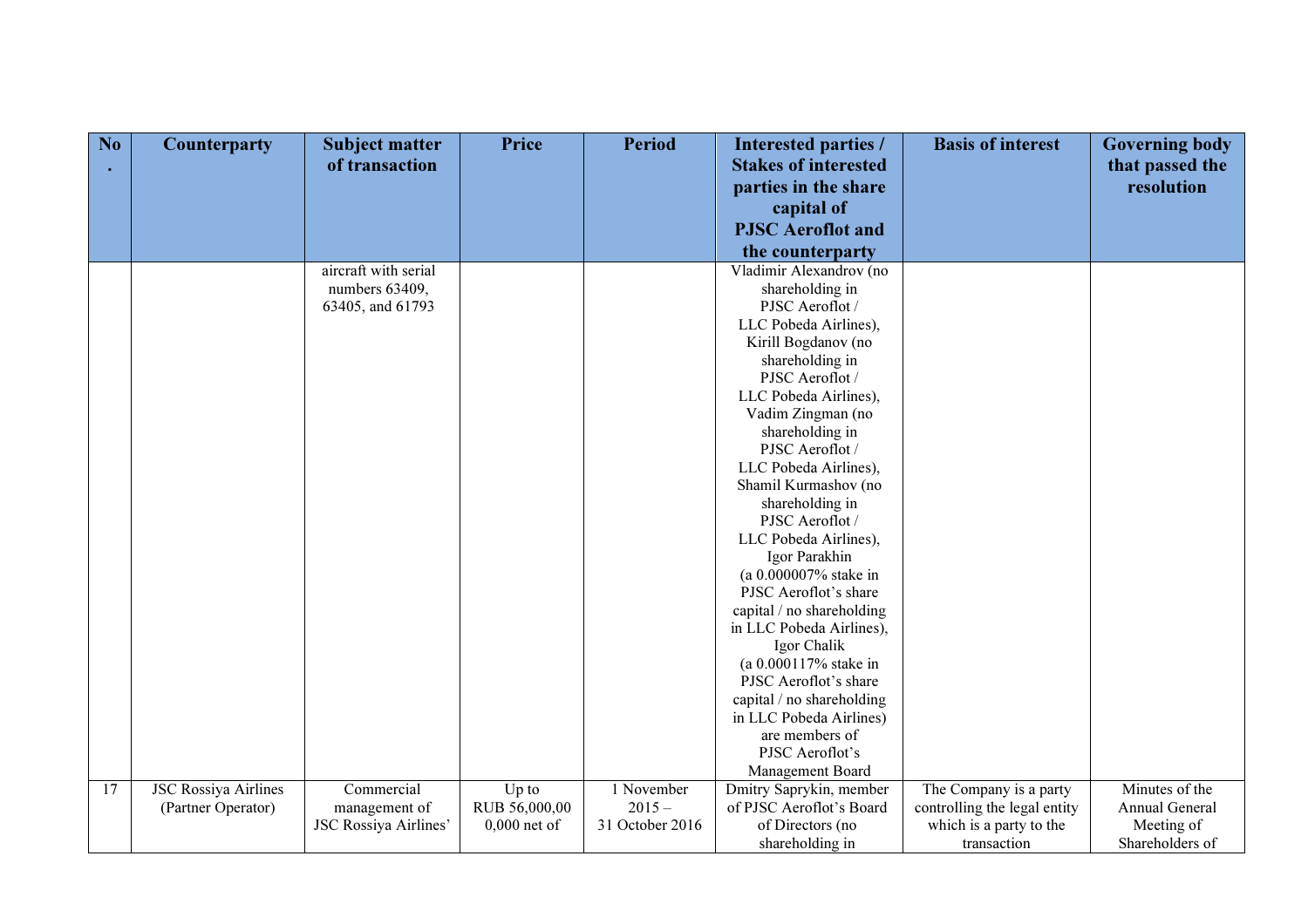| N <sub>o</sub> | <b>Counterparty</b>         | <b>Subject matter</b>            | Price                       | <b>Period</b>   | Interested parties /                                  | <b>Basis of interest</b>                                  | <b>Governing body</b>         |
|----------------|-----------------------------|----------------------------------|-----------------------------|-----------------|-------------------------------------------------------|-----------------------------------------------------------|-------------------------------|
|                |                             | of transaction                   |                             |                 | <b>Stakes of interested</b>                           |                                                           | that passed the               |
|                |                             |                                  |                             |                 | parties in the share                                  |                                                           | resolution                    |
|                |                             |                                  |                             |                 | capital of                                            |                                                           |                               |
|                |                             |                                  |                             |                 | <b>PJSC</b> Aeroflot and                              |                                                           |                               |
|                |                             |                                  |                             |                 | the counterparty                                      |                                                           |                               |
|                |                             | flight loads by                  | VAT (28.743%                |                 | PJSC Aeroflot /                                       | The persons hold positions                                | PJSC Aeroflot No. 40          |
|                |                             | PJSC Aeroflot                    | of the BVA)                 |                 | JSC Rossiya Airlines), is<br>the CEO, Chairman of the | in the governing bodies of<br>the legal entity which is a | dated 28 June 2017            |
|                |                             |                                  |                             |                 | Management Board and a                                | party to the transaction                                  |                               |
|                |                             |                                  |                             |                 | member of the Board of                                |                                                           |                               |
|                |                             |                                  |                             |                 | Directors of JSC Rossiya                              |                                                           |                               |
|                |                             |                                  |                             |                 | Airlines; Vadim Zingman,                              |                                                           |                               |
|                |                             |                                  |                             |                 | member of                                             |                                                           |                               |
|                |                             |                                  |                             |                 | PJSC Aeroflot's                                       |                                                           |                               |
|                |                             |                                  |                             |                 | Management Board (no                                  |                                                           |                               |
|                |                             |                                  |                             |                 | shareholding in<br>PJSC Aeroflot /                    |                                                           |                               |
|                |                             |                                  |                             |                 | JSC Rossiya Airlines) is a                            |                                                           |                               |
|                |                             |                                  |                             |                 | member of the Board of                                |                                                           |                               |
|                |                             |                                  |                             |                 | Directors of JSC Rossiya                              |                                                           |                               |
|                |                             |                                  |                             |                 | Airlines                                              |                                                           |                               |
| 18             | <b>JSC Rossiya Airlines</b> | Commercial                       | $Up$ to                     | $1$ November –  | Dmitry Saprykin,                                      | The Company is a party                                    | Minutes of the                |
|                | (Partner Operator)          | management of                    | RUB 79,000,00               | 31 October 2017 | member of                                             | controlling the legal entity                              | Annual General                |
|                |                             | JSC Rossiya Airlines'            | $0,000$ net of              |                 | PJSC Aeroflot's Board of                              | which is a party to the<br>transaction                    | Meeting of<br>Shareholders of |
|                |                             | flight loads by<br>PJSC Aeroflot | VAT (40.548%<br>of the BVA) |                 | Directors (no<br>shareholding in                      | The persons hold positions                                | PJSC Aeroflot No. 40          |
|                |                             |                                  |                             |                 | PJSC Aeroflot /                                       | in the governing bodies of                                | dated 28 June 2017            |
|                |                             |                                  |                             |                 | JSC Rossiya Airlines), is                             | the legal entity which is a                               |                               |
|                |                             |                                  |                             |                 | the CEO, Chairman of                                  | party to the transaction                                  |                               |
|                |                             |                                  |                             |                 | the Management Board                                  |                                                           |                               |
|                |                             |                                  |                             |                 | and a member of the                                   |                                                           |                               |
|                |                             |                                  |                             |                 | Board of Directors of                                 |                                                           |                               |
|                |                             |                                  |                             |                 | JSC Rossiya Airlines;<br>Vadim Zingman, member        |                                                           |                               |
|                |                             |                                  |                             |                 | of PJSC Aeroflot's                                    |                                                           |                               |
|                |                             |                                  |                             |                 | Management Board (no                                  |                                                           |                               |
|                |                             |                                  |                             |                 | shareholding in                                       |                                                           |                               |
|                |                             |                                  |                             |                 | PJSC Aeroflot /                                       |                                                           |                               |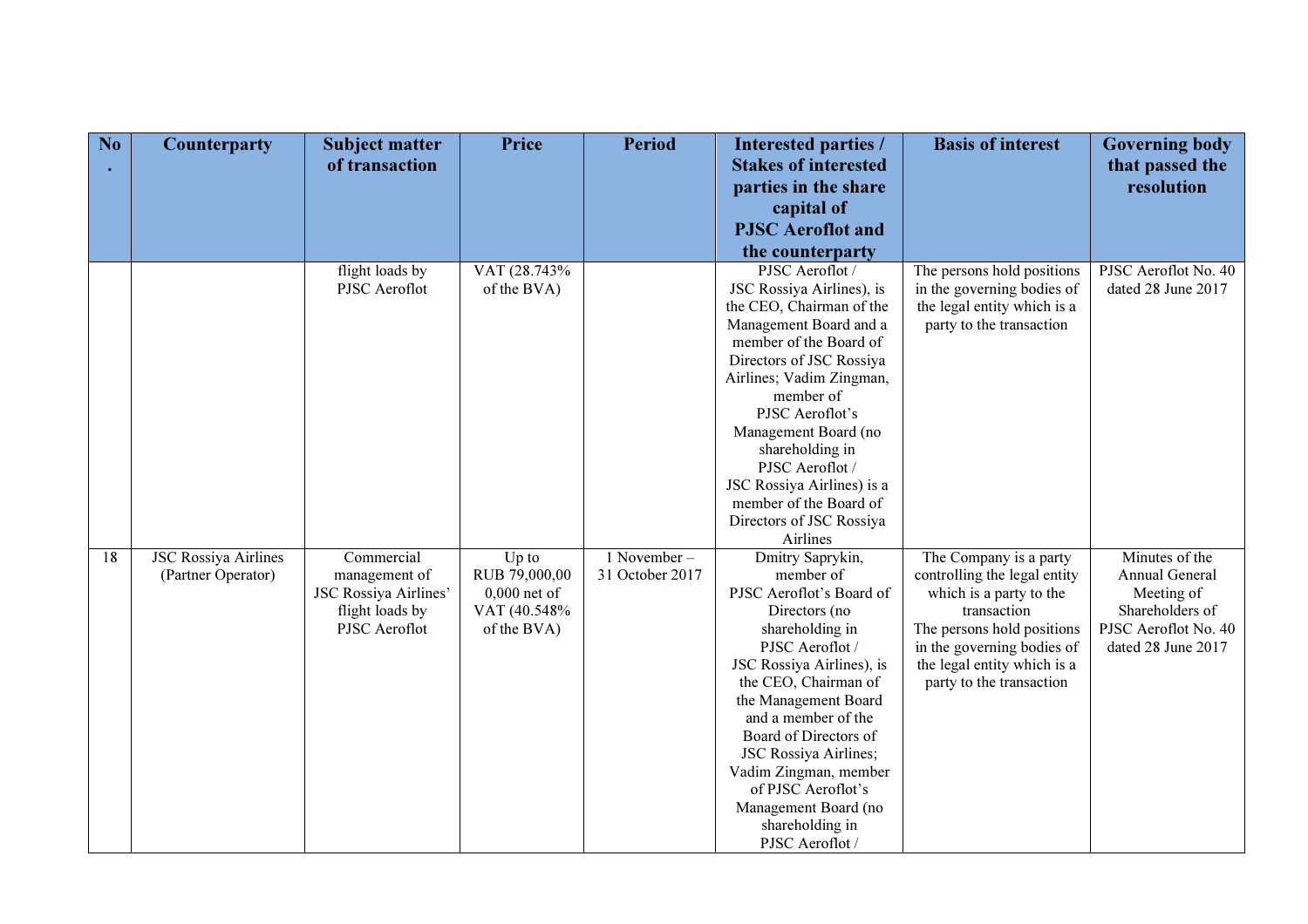| No | Counterparty        | <b>Subject matter</b>                            | Price          | <b>Period</b>      | Interested parties /                            | <b>Basis of interest</b>     | <b>Governing body</b> |
|----|---------------------|--------------------------------------------------|----------------|--------------------|-------------------------------------------------|------------------------------|-----------------------|
|    |                     | of transaction                                   |                |                    | <b>Stakes of interested</b>                     |                              | that passed the       |
|    |                     |                                                  |                |                    | parties in the share                            |                              | resolution            |
|    |                     |                                                  |                |                    | capital of                                      |                              |                       |
|    |                     |                                                  |                |                    | <b>PJSC</b> Aeroflot and                        |                              |                       |
|    |                     |                                                  |                |                    | the counterparty                                |                              |                       |
|    |                     |                                                  |                |                    | JSC Rossiya Airlines) is                        |                              |                       |
|    |                     |                                                  |                |                    | a member of the Board of                        |                              |                       |
|    |                     |                                                  |                |                    | Directors of JSC Rossiya                        |                              |                       |
|    |                     |                                                  |                |                    | Airlines                                        |                              |                       |
| 19 | LLC Pobeda Airlines | Assumption by                                    | Up to          | Up to              | Members of LLC Pobeda                           | The Company is a party       | Minutes of the        |
|    | (Lessee)            | PJSC Aeroflot of rights                          | USD 819,155,0  | 144 months         | Airlines' Board of                              | controlling the legal entity | Annual General        |
|    |                     | and obligations under                            | 00 (24.758% of | from the date on   | Directors Vitaly Saveliev                       | which is a party to the      | Meeting of            |
|    |                     | the lease (operating                             | the BVA)       | which each         | (a $0.121\%$ stake in                           | transaction                  | Shareholders of       |
|    |                     | lease) transaction( $s$ )                        |                | aircraft is leased | PJSC Aeroflot's share                           | The persons hold positions   | PJSC Aeroflot No. 40  |
|    |                     | made by LLC Pobeda                               |                |                    | capital / no shareholding                       | in the governing bodies of   | dated 28 June 2017    |
|    |                     | Airlines and SB Leasing                          |                |                    | in LLC Pobeda Airlines),                        | the legal entity which is a  |                       |
|    |                     | <b>Ireland Limited</b>                           |                |                    | Vladimir Antonov                                | party to the transaction     |                       |
|    |                     | regarding ten new                                |                |                    | (a 0.000425% stake in                           |                              |                       |
|    |                     | Boeing 737-800 aircraft                          |                |                    | PJSC Aeroflot's share                           |                              |                       |
|    |                     | (including engines                               |                |                    | capital / no shareholding                       |                              |                       |
|    |                     | produced by CFM                                  |                |                    | in LLC Pobeda Airlines),                        |                              |                       |
|    |                     | International S.A.) in                           |                |                    | Vasily Avilov                                   |                              |                       |
|    |                     | the event of<br>LLC Pobeda Airlines'             |                |                    | (a 0.0000002% stake in<br>PJSC Aeroflot's share |                              |                       |
|    |                     | default under the                                |                |                    | capital / no shareholding                       |                              |                       |
|    |                     |                                                  |                |                    | in LLC Pobeda Airlines),                        |                              |                       |
|    |                     | documents on respective<br>lease transactions of |                |                    | Vladimir Alexandrov (no                         |                              |                       |
|    |                     | LLC Pobeda Airlines                              |                |                    | shareholding in                                 |                              |                       |
|    |                     |                                                  |                |                    | PJSC Aeroflot /                                 |                              |                       |
|    |                     |                                                  |                |                    | LLC Pobeda Airlines),                           |                              |                       |
|    |                     |                                                  |                |                    | Kirill Bogdanov (no                             |                              |                       |
|    |                     |                                                  |                |                    | shareholding in                                 |                              |                       |
|    |                     |                                                  |                |                    | PJSC Aeroflot /                                 |                              |                       |
|    |                     |                                                  |                |                    | LLC Pobeda Airlines),                           |                              |                       |
|    |                     |                                                  |                |                    | Vadim Zingman (no                               |                              |                       |
|    |                     |                                                  |                |                    | shareholding in                                 |                              |                       |
|    |                     |                                                  |                |                    | PJSC Aeroflot /                                 |                              |                       |
|    |                     |                                                  |                |                    | LLC Pobeda Airlines),                           |                              |                       |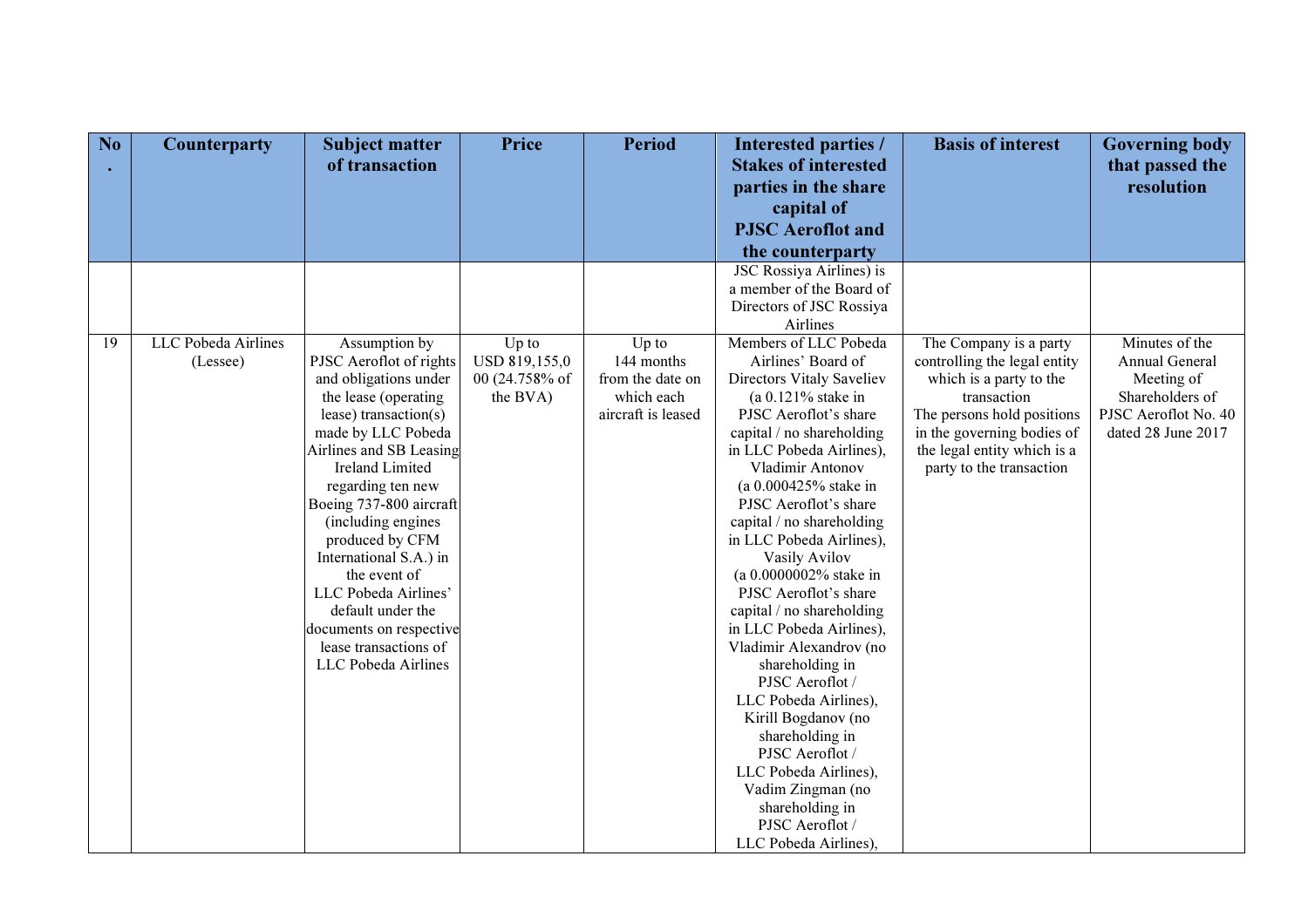| N <sub>o</sub> | <b>Counterparty</b>  | <b>Subject matter</b>  | <b>Price</b>      | <b>Period</b>  | Interested parties /                        | <b>Basis of interest</b> | <b>Governing body</b> |
|----------------|----------------------|------------------------|-------------------|----------------|---------------------------------------------|--------------------------|-----------------------|
|                |                      | of transaction         |                   |                | <b>Stakes of interested</b>                 |                          | that passed the       |
|                |                      |                        |                   |                | parties in the share                        |                          | resolution            |
|                |                      |                        |                   |                | capital of                                  |                          |                       |
|                |                      |                        |                   |                | <b>PJSC</b> Aeroflot and                    |                          |                       |
|                |                      |                        |                   |                | the counterparty                            |                          |                       |
|                |                      |                        |                   |                | Shamil Kurmashov (no                        |                          |                       |
|                |                      |                        |                   |                | shareholding in                             |                          |                       |
|                |                      |                        |                   |                | PJSC Aeroflot /                             |                          |                       |
|                |                      |                        |                   |                | LLC Pobeda Airlines),                       |                          |                       |
|                |                      |                        |                   |                | Igor Parakhin                               |                          |                       |
|                |                      |                        |                   |                | (a 0.000007% stake in                       |                          |                       |
|                |                      |                        |                   |                | PJSC Aeroflot's share                       |                          |                       |
|                |                      |                        |                   |                | capital / no shareholding                   |                          |                       |
|                |                      |                        |                   |                | in LLC Pobeda Airlines),                    |                          |                       |
|                |                      |                        |                   |                | Igor Chalik (a 0.000117%                    |                          |                       |
|                |                      |                        |                   |                | stake in PJSC Aeroflot's                    |                          |                       |
|                |                      |                        |                   |                | share capital / no                          |                          |                       |
|                |                      |                        |                   |                | shareholding in<br>LLC Pobeda Airlines) are |                          |                       |
|                |                      |                        |                   |                | members of                                  |                          |                       |
|                |                      |                        |                   |                | PJSC Aeroflot's                             |                          |                       |
|                |                      |                        |                   |                | Management Board                            |                          |                       |
| 20             | PLC AlfaStrakhovanie | Liability insurance of | The total         | 16 July 2017 - | The CEO, members of                         | The CEO, members of      | Minutes of the        |
|                | (Insurer)            | PJSC Aeroflot's        | insurance         | 15 July 2018   | PJSC Aeroflot's                             | PJSC Aeroflot's          | Annual General        |
|                |                      | CEO, members of the    | premium is        |                | Management Board,                           | Management Board, and    | Meeting of            |
|                |                      | Board of Directors,    | <b>USD 99,000</b> |                | members of                                  | members of               | Shareholders of       |
|                |                      | members of the         | $(0.002%$ of the  |                | PJSC Aeroflot's Board of                    | PJSC Aeroflot's Board of | PJSC Aeroflot No. 40  |
|                |                      | Management Board       | BVA)              |                | Directors, and                              | Directors are the        | dated 28 June 2017    |
|                |                      | and representatives of |                   |                | representatives of                          | beneficiaries of the     |                       |
|                |                      | PJSC Aeroflot          |                   |                | PJSC Aeroflot nominated                     | transaction              |                       |
|                |                      | nominated and          |                   |                | and elected to boards of                    |                          |                       |
|                |                      | elected to boards of   |                   |                | directors (supervisory                      |                          |                       |
|                |                      | directors (supervisory |                   |                | boards) of                                  |                          |                       |
|                |                      | boards) of             |                   |                | PJSC Aeroflot's                             |                          |                       |
|                |                      | PJSC Aeroflot's        |                   |                | subsidiaries whose                          |                          |                       |
|                |                      | subsidiaries and       |                   |                | liability is insured in                     |                          |                       |
|                |                      | PJSC Aeroflot's        |                   |                | pursuance of the                            |                          |                       |
|                |                      | companies              |                   |                | insurance transaction                       |                          |                       |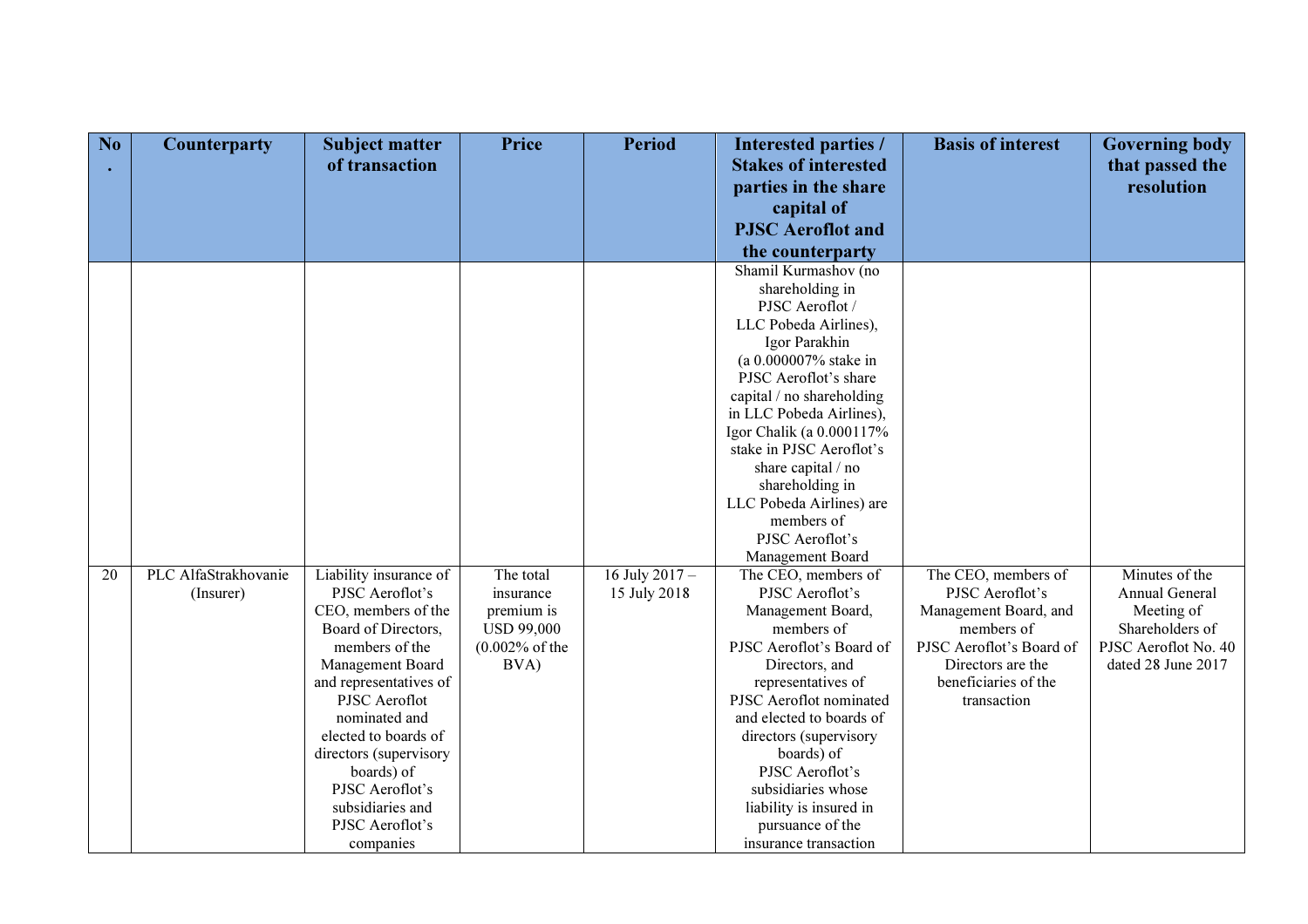| N <sub>o</sub> | Counterparty                | <b>Subject matter</b>       | <b>Price</b>                       | <b>Period</b>  | Interested parties /                                | <b>Basis of interest</b>     | <b>Governing body</b>         |
|----------------|-----------------------------|-----------------------------|------------------------------------|----------------|-----------------------------------------------------|------------------------------|-------------------------------|
|                |                             | of transaction              |                                    |                | <b>Stakes of interested</b><br>parties in the share |                              | that passed the<br>resolution |
|                |                             |                             |                                    |                | capital of                                          |                              |                               |
|                |                             |                             |                                    |                | <b>PJSC</b> Aeroflot and                            |                              |                               |
|                |                             |                             |                                    |                | the counterparty                                    |                              |                               |
| 21             | <b>CJSC</b> Aeromar         | Renewal of the              | At least                           | 1 April 2017 - | Vadim Zingman and                                   | The Company is a party       | Minutes of the                |
|                | (Customer)                  | service agreement           | RUB 150,000,0                      | 30 September   | Vladimir Alexandrov,                                | controlling the legal entity | Meeting of the Board          |
|                |                             | with respect to the         | 00 net of VAT                      | 2017           | members of                                          | which is a party to the      | of Directors No. 1            |
|                |                             | sale of                     | $(0.07% \text{ of the}$            |                | PJSC Aeroflot's                                     | transaction                  | dated 31 August 2017          |
|                |                             | CJSC Aeromar's              | BVA)                               |                | Management Board, are                               | The persons hold positions   |                               |
|                |                             | products on board           |                                    |                | members of                                          | in the governing bodies of   |                               |
|                |                             | PJSC Aeroflot's             |                                    |                | <b>CJSC Aeromar's Board</b>                         | the legal entity which is a  |                               |
|                |                             | aircraft                    |                                    |                | of Directors                                        | party to the transaction     |                               |
| 22             | <b>JSC Rossiya Airlines</b> | Sale by                     | Total commission                   | 1 January      | Dmitry Saprykin, member                             | The Company is a party       | Minutes of the                |
|                | (Carrier)                   | PJSC Aeroflot of            | fee $(15%)$ paid to                | $2016 -$       | of PJSC Aeroflot's Board                            | controlling the legal entity | Meeting of the Board          |
|                |                             | cargo and mail              | PJSC Aeroflot is:                  | 31 December    | of Directors, is the CEO,                           | which is a party to the      | of Directors No. 1            |
|                |                             | transportation on           | $-$ RUB 204,310,0                  | 2017           | Chairman of the                                     | transaction                  | dated 31 August 2017          |
|                |                             | <b>JSC Rossiya Airlines</b> | 98 (0.095% of the                  |                | Management Board, and                               | The persons hold positions   |                               |
|                |                             | FV5950-FV6999               | BVA) from                          |                | member of the Board of                              | in the governing bodies of   |                               |
|                |                             | flights under the           | 1 January 2016 to                  |                | Directors of JSC Rossiya                            | the legal entity which is a  |                               |
|                |                             | interline agreement         | 31 December                        |                | Airlines; Vadim Zingman,                            | party to the transaction     |                               |
|                |                             |                             | 2016 on the basis                  |                | member of<br>PJSC Aeroflot's                        |                              |                               |
|                |                             |                             | of actual cargo<br>and mail volume |                |                                                     |                              |                               |
|                |                             |                             | $(21,327 \text{ tonnes})$          |                | Management Board, is a<br>member of the Board of    |                              |                               |
|                |                             |                             | $-$ up to                          |                | Directors of JSC Rossiya                            |                              |                               |
|                |                             |                             | RUB 150,000,00                     |                | Airlines                                            |                              |                               |
|                |                             |                             | 0 (0.070% of the                   |                |                                                     |                              |                               |
|                |                             |                             | BVA) from                          |                |                                                     |                              |                               |
|                |                             |                             | 1 January 2017 to                  |                |                                                     |                              |                               |
|                |                             |                             | 31 December                        |                |                                                     |                              |                               |
|                |                             |                             | 2017 on the basis                  |                |                                                     |                              |                               |
|                |                             |                             | of foretasted                      |                |                                                     |                              |                               |
|                |                             |                             | cargo and mail                     |                |                                                     |                              |                               |
|                |                             |                             | volume                             |                |                                                     |                              |                               |
|                |                             |                             | (approximately                     |                |                                                     |                              |                               |
|                |                             |                             | 21,000 tonnes)                     |                |                                                     |                              |                               |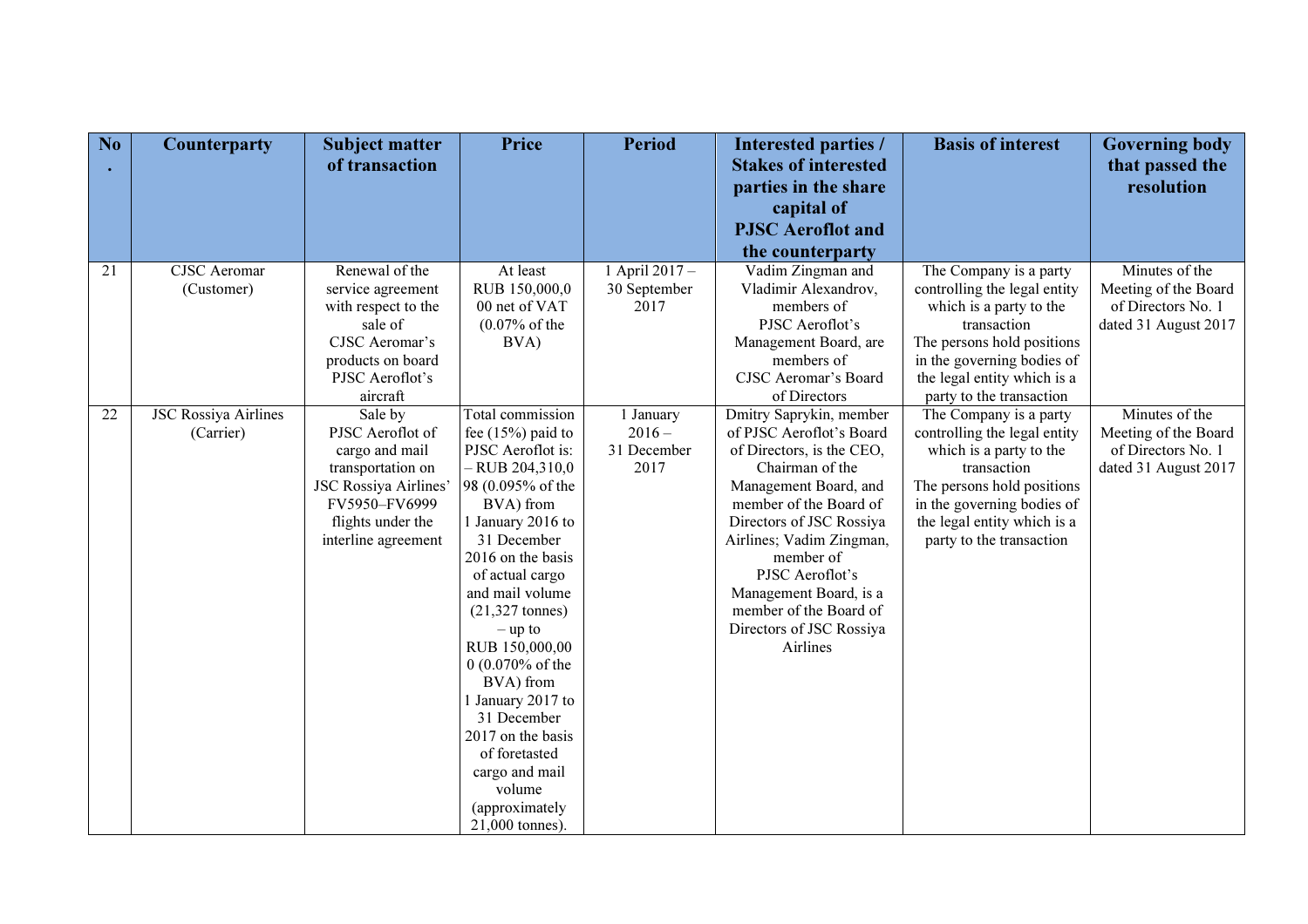| No | Counterparty           | <b>Subject matter</b>              | Price                   | <b>Period</b>   | Interested parties /        | <b>Basis of interest</b>     | <b>Governing body</b> |
|----|------------------------|------------------------------------|-------------------------|-----------------|-----------------------------|------------------------------|-----------------------|
|    |                        | of transaction                     |                         |                 | <b>Stakes of interested</b> |                              | that passed the       |
|    |                        |                                    |                         |                 | parties in the share        |                              | resolution            |
|    |                        |                                    |                         |                 | capital of                  |                              |                       |
|    |                        |                                    |                         |                 | <b>PJSC</b> Aeroflot and    |                              |                       |
|    |                        |                                    |                         |                 | the counterparty            |                              |                       |
| 23 | JSC Rossiya Airlines - | 1. The assignment of               | USD 30,000,00           | Until all       | Dmitry Saprykin, member     | The Company is a party       | Minutes of the        |
|    | new Lessee (Assignee)  | rights and                         | $0(0.825\% \text{ of }$ | payment         | of PJSC Aeroflot's Board    | controlling the legal entity | Meeting of the Board  |
|    |                        | responsibilities of                | the BVA)                | obligations are | of Directors, is the CEO,   | which is a party to the      | of Directors No. 1    |
|    |                        | PJSC Aeroflot in                   |                         | discharged      | Chairman of the             | transaction                  | dated 31 August 2017  |
|    |                        | respect of the                     |                         |                 | Management Board, and       | The persons hold positions   |                       |
|    |                        | lease (operating                   |                         |                 | member of the Board of      | in the governing bodies of   |                       |
|    |                        | lease) agreements for              |                         |                 | Directors of JSC Rossiya    | the legal entity which is a  |                       |
|    |                        | Boeing 737-800                     |                         |                 | Airlines; Vadim Zingman,    | party to the transaction     |                       |
|    |                        | aircraft with serial               |                         |                 | member of                   |                              |                       |
|    |                        | numbers 41238,                     |                         |                 | PJSC Aeroflot's             |                              |                       |
|    |                        | 41244, and 41224,                  |                         |                 | Management Board, is a      |                              |                       |
|    |                        | signed by                          |                         |                 | member of the Board of      |                              |                       |
|    |                        | PJSC Aeroflot and                  |                         |                 | Directors of JSC Rossiya    |                              |                       |
|    |                        | Avia Capital Leasing<br>Limited to |                         |                 | Airlines                    |                              |                       |
|    |                        | <b>JSC Rossiya Airlines</b>        |                         |                 |                             |                              |                       |
|    |                        | 2. PJSC Aeroflot's                 |                         |                 |                             |                              |                       |
|    |                        | guarantee (surety) to              |                         |                 |                             |                              |                       |
|    |                        | Avia Capital Leasing               |                         |                 |                             |                              |                       |
|    |                        | Limited with respect               |                         |                 |                             |                              |                       |
|    |                        | to the payment                     |                         |                 |                             |                              |                       |
|    |                        | obligations of                     |                         |                 |                             |                              |                       |
|    |                        | <b>JSC Rossiya Airlines</b>        |                         |                 |                             |                              |                       |
|    |                        | under the lease                    |                         |                 |                             |                              |                       |
|    |                        | agreements for                     |                         |                 |                             |                              |                       |
|    |                        | Boeing 737-800                     |                         |                 |                             |                              |                       |
|    |                        | aircraft with serial               |                         |                 |                             |                              |                       |
|    |                        | numbers 41238,                     |                         |                 |                             |                              |                       |
|    |                        | 41244, and 41224,                  |                         |                 |                             |                              |                       |
|    |                        | with the respective                |                         |                 |                             |                              |                       |
|    |                        | rights and                         |                         |                 |                             |                              |                       |
|    |                        | responsibilities                   |                         |                 |                             |                              |                       |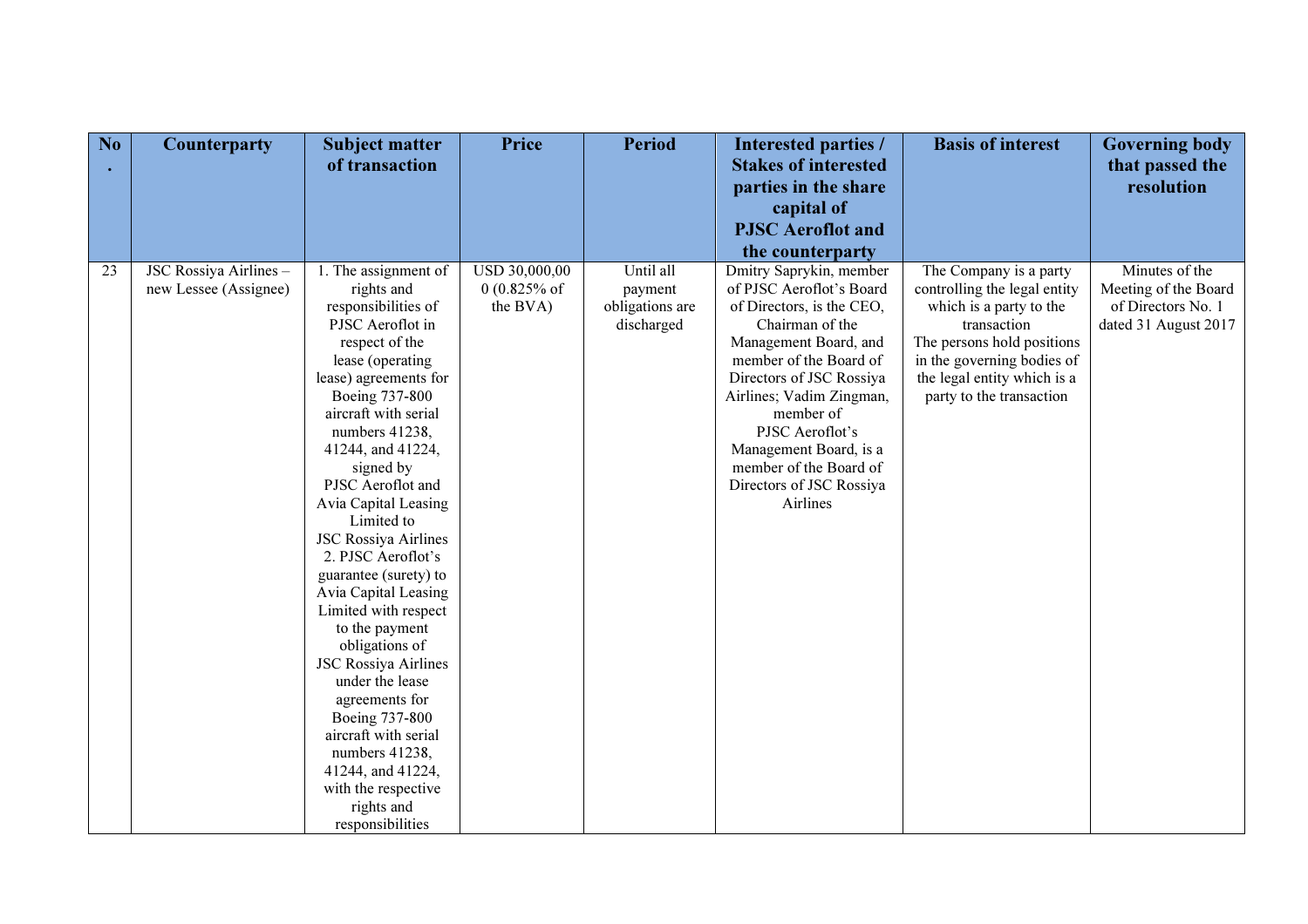| No | <b>Counterparty</b>                                | <b>Subject matter</b><br>of transaction                                                                                                                                    | <b>Price</b>                                                                  | <b>Period</b>                                                                           | <b>Interested parties /</b><br><b>Stakes of interested</b>                                                                                                                                                                                                                                                                                 | <b>Basis of interest</b>                                                                                                                                                                                                | <b>Governing body</b><br>that passed the                                                   |
|----|----------------------------------------------------|----------------------------------------------------------------------------------------------------------------------------------------------------------------------------|-------------------------------------------------------------------------------|-----------------------------------------------------------------------------------------|--------------------------------------------------------------------------------------------------------------------------------------------------------------------------------------------------------------------------------------------------------------------------------------------------------------------------------------------|-------------------------------------------------------------------------------------------------------------------------------------------------------------------------------------------------------------------------|--------------------------------------------------------------------------------------------|
|    |                                                    |                                                                                                                                                                            |                                                                               |                                                                                         | parties in the share                                                                                                                                                                                                                                                                                                                       |                                                                                                                                                                                                                         | resolution                                                                                 |
|    |                                                    |                                                                                                                                                                            |                                                                               |                                                                                         | capital of                                                                                                                                                                                                                                                                                                                                 |                                                                                                                                                                                                                         |                                                                                            |
|    |                                                    |                                                                                                                                                                            |                                                                               |                                                                                         | <b>PJSC</b> Aeroflot and                                                                                                                                                                                                                                                                                                                   |                                                                                                                                                                                                                         |                                                                                            |
|    |                                                    |                                                                                                                                                                            |                                                                               |                                                                                         | the counterparty                                                                                                                                                                                                                                                                                                                           |                                                                                                                                                                                                                         |                                                                                            |
|    |                                                    | assigned to<br><b>JSC Rossiya Airlines</b>                                                                                                                                 |                                                                               |                                                                                         |                                                                                                                                                                                                                                                                                                                                            |                                                                                                                                                                                                                         |                                                                                            |
| 24 | <b>JSC Rossiya Airlines</b><br>(Borrower)          | Changing the interest<br>rate for a loan issued<br>by PJSC Aeroflot to<br><b>JSC Rossiya Airlines</b><br>under Loan<br>Agreement No. FV-<br>$1/2015$ dated 15 June<br>2015 | RUB 2,300,00<br>0,000 (1.077%)<br>of the BVA)                                 | Until 30 June<br>2019                                                                   | Dmitry Saprykin, member<br>of PJSC Aeroflot's Board<br>of Directors, is the CEO,<br>Chairman of the<br>Management Board, and<br>member of the Board of<br>Directors of JSC Rossiya<br>Airlines; Vadim Zingman,<br>member of<br>PJSC Aeroflot's<br>Management Board, is a<br>member of the Board of<br>Directors of JSC Rossiya<br>Airlines | The Company is a party<br>controlling the legal entity<br>which is a party to the<br>transaction<br>The persons hold positions<br>in the governing bodies of<br>the legal entity which is a<br>party to the transaction | Minutes of the<br>Meeting of the Board<br>of Directors No. 3<br>dated 28 September<br>2017 |
| 25 | <b>CJSC</b> Aeromar<br>(Customer)                  | Purchase of services<br>related to the sale of<br>CJSC Aeromar's<br>products on board<br>PJSC Aeroflot's<br>aircraft                                                       | Not less than<br>RUB 1,408,219,<br>836 (0.659% of<br>the BVA) (net of<br>VAT) | 1 October 2017 $-$<br>30 September<br>2020                                              | Vadim Zingman and<br>Vladimir Alexandrov,<br>members of<br>PJSC Aeroflot's<br>Management Board, are<br>members of the Board of<br>Directors of<br><b>CJSC</b> Aeromar                                                                                                                                                                      | The Company is a party<br>controlling the legal entity<br>which is a party to the<br>transaction<br>The persons hold positions<br>in the governing bodies of<br>the legal entity which is a<br>party to the transaction | Minutes of the<br>Meeting of the Board<br>of Directors No. 3<br>dated 28 September<br>2017 |
| 26 | <b>JSC Sukhoi Civil</b><br>Aircraft (Manufacturer) | A transaction (several<br>associated<br>transactions) to lease<br>three new Sukhoi<br>Superjet 100 regional<br>jets between<br>PJSC Aeroflot,<br>JSC VEB-leasing and       | Up to<br>USD 141,600,00<br>$\Omega$<br>$(4.502%$ of the<br>BVA)               | Up to 144 months<br>from the date on<br>which aircraft is<br>leased to<br>PJSC Aeroflot | Member of<br>PJSC Aeroflot's<br>Management Board<br>Vadim Zingman (no<br>shareholding in<br>PJSC Aeroflot /<br>JSC Sukhoi Civil<br>Aircraft) was a member                                                                                                                                                                                  | The person holds a<br>position in the governing<br>bodies of the legal entity<br>which is a party to the<br>transaction                                                                                                 | Minutes of the<br>Meeting of the Board<br>of Directors No. 4<br>dated 26 October<br>2017   |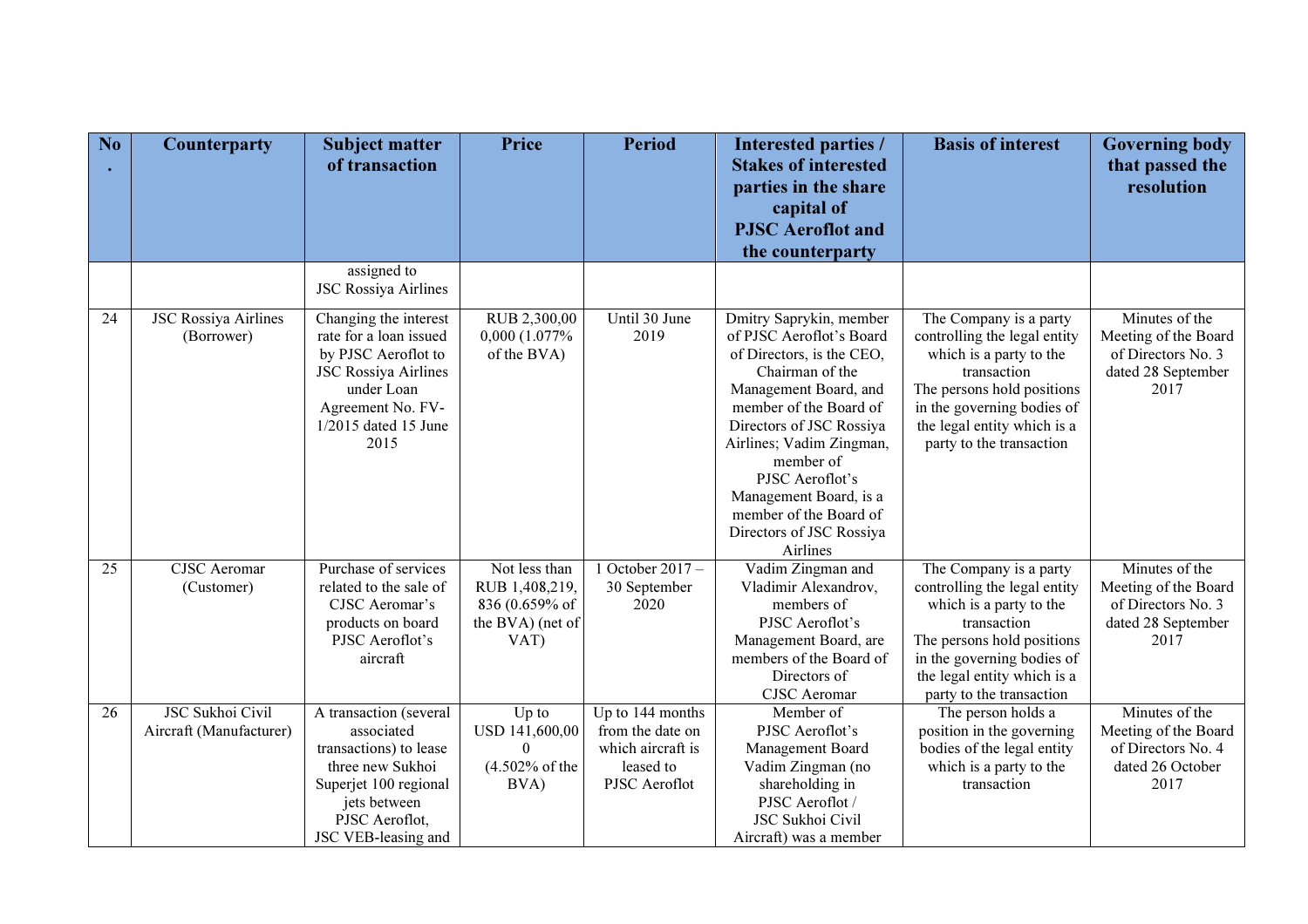| No | <b>Counterparty</b>                                    | <b>Subject matter</b>                             | <b>Price</b>                     | <b>Period</b>                   | <b>Interested parties /</b>                         | <b>Basis of interest</b>                               | <b>Governing body</b> |
|----|--------------------------------------------------------|---------------------------------------------------|----------------------------------|---------------------------------|-----------------------------------------------------|--------------------------------------------------------|-----------------------|
|    |                                                        | of transaction                                    |                                  |                                 | <b>Stakes of interested</b>                         |                                                        | that passed the       |
|    |                                                        |                                                   |                                  |                                 | parties in the share                                |                                                        | resolution            |
|    |                                                        |                                                   |                                  |                                 | capital of                                          |                                                        |                       |
|    |                                                        |                                                   |                                  |                                 | <b>PJSC</b> Aeroflot and                            |                                                        |                       |
|    |                                                        |                                                   |                                  |                                 | the counterparty                                    |                                                        |                       |
|    |                                                        | <b>JSC Sukhoi Civil</b>                           |                                  |                                 | of the Board of Directors                           |                                                        |                       |
|    |                                                        | Aircraft                                          |                                  |                                 | of JSC Sukhoi Civil                                 |                                                        |                       |
|    |                                                        |                                                   |                                  |                                 | Aircraft (from 30 June                              |                                                        |                       |
|    |                                                        |                                                   |                                  |                                 | 2017 to 27 November                                 |                                                        |                       |
|    |                                                        |                                                   |                                  |                                 | 2017)                                               |                                                        | Minutes of the        |
| 27 | <b>JSC Rossiya Airlines</b><br>(Principal/Beneficiary) | Authorising<br>PJSC Aeroflot on its               | The price of<br>services (agency | 1 January 2018 -<br>31 December | Dmitry Saprykin, member<br>of PJSC Aeroflot's Board | The Company is a party<br>controlling the legal entity | Meeting of the Board  |
|    |                                                        | own behalf but for the                            | fee) is $1.5%$ of the            | 2018                            | of Directors, is the CEO,                           | which is a party to the                                | of Directors No. 6    |
|    |                                                        | account of JSC Rossiya                            | price of aviation                |                                 | Chairman of the                                     | transaction                                            | dated 6 December      |
|    |                                                        | Airlines to take legal                            | fuel and lubricants              |                                 | Management Board and                                | The persons hold positions                             | 2017                  |
|    |                                                        | and other necessary                               | purchased by the                 |                                 | member of the Board of                              | in the governing bodies of                             |                       |
|    |                                                        | measures to supply                                | Agent and                        |                                 | Directors of JSC Rossiya                            | the legal entity which is a                            |                       |
|    |                                                        | aviation fuel and                                 | transferred to the               |                                 | Airlines; Vadim Zingman,                            | party to the transaction                               |                       |
|    |                                                        | lubricants, including jet Principal for every     |                                  |                                 | member of PJSC Aeroflot's                           |                                                        |                       |
|    |                                                        | fuel, aviation lubricant,                         | month of                         |                                 | Management Board, is a                              |                                                        |                       |
|    |                                                        | and anti-icing additives                          | refuelling                       |                                 | member of the Board of                              |                                                        |                       |
|    |                                                        | (aviation fuel and                                |                                  |                                 | Directors of JSC Rossiya                            |                                                        |                       |
|    |                                                        | lubricants) at the request                        |                                  |                                 | Airlines                                            |                                                        |                       |
|    |                                                        | of JSC Rossiya Airlines                           |                                  |                                 |                                                     |                                                        |                       |
|    |                                                        | for aircraft operating<br>local and international |                                  |                                 |                                                     |                                                        |                       |
|    |                                                        | flights                                           |                                  |                                 |                                                     |                                                        |                       |
| 28 | <b>JSC Aurora Airlines</b>                             | Authorising                                       | The price of                     | 1 January 2018 -                | Vladimir Antonov and                                | The Company is a party                                 | Minutes of the        |
|    | (Principal/Beneficiary)                                | PJSC Aeroflot on its                              | services (agency                 | 31 December                     | Vadim Zingman,                                      | controlling the legal entity                           | Meeting of the Board  |
|    |                                                        | own behalf but for the                            | fee) is $1.5%$ of the            | 2018                            | members of                                          | which is a party to the                                | of Directors No. 6    |
|    |                                                        | account of                                        | price of aviation                |                                 | PJSC Aeroflot's                                     | transaction                                            | dated 6 December      |
|    |                                                        | <b>JSC Aurora Airlines</b>                        | fuel and lubricants              |                                 | Management Board, are                               | The persons hold positions                             | 2017                  |
|    |                                                        | to take legal and other                           | purchased by the                 |                                 | members of the Board of                             | in the governing bodies of                             |                       |
|    |                                                        | necessary measures to                             | Agent and                        |                                 | Directors of JSC Aurora                             | the legal entity which is a                            |                       |
|    |                                                        | supply aviation fuel                              | transferred to the               |                                 | Airlines                                            | party to the transaction                               |                       |
|    |                                                        | and lubricants,                                   | Principal for every              |                                 |                                                     |                                                        |                       |
|    |                                                        | including jet fuel,                               | month of                         |                                 |                                                     |                                                        |                       |
|    |                                                        | aviation lubricant,                               | refuelling                       |                                 |                                                     |                                                        |                       |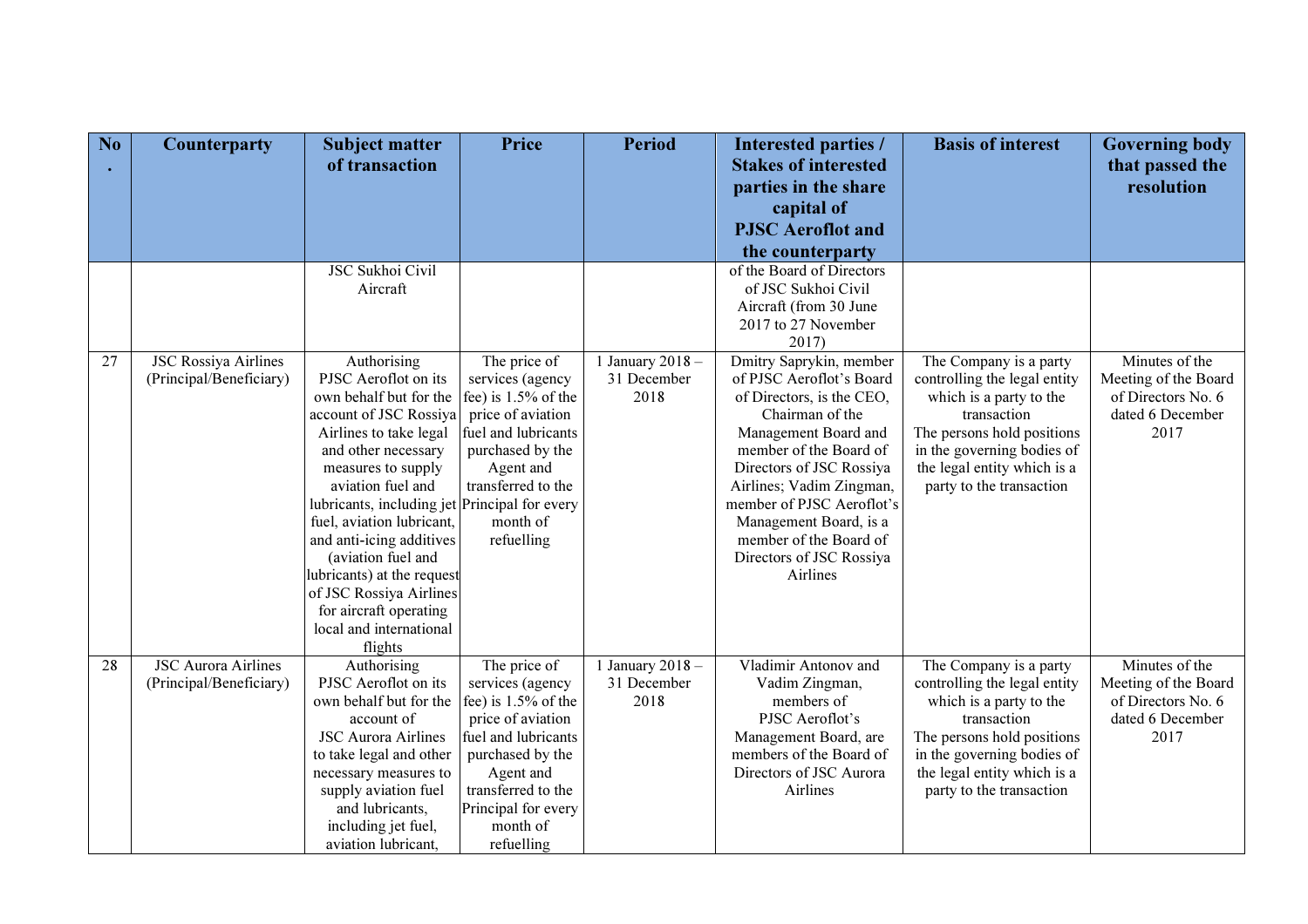| N <sub>o</sub> | <b>Counterparty</b>        | <b>Subject matter</b><br>of transaction         | <b>Price</b>                     | <b>Period</b>                        | Interested parties /<br><b>Stakes of interested</b>  | <b>Basis of interest</b>                               | <b>Governing body</b><br>that passed the |
|----------------|----------------------------|-------------------------------------------------|----------------------------------|--------------------------------------|------------------------------------------------------|--------------------------------------------------------|------------------------------------------|
|                |                            |                                                 |                                  |                                      | parties in the share                                 |                                                        | resolution                               |
|                |                            |                                                 |                                  |                                      | capital of                                           |                                                        |                                          |
|                |                            |                                                 |                                  |                                      | <b>PJSC</b> Aeroflot and                             |                                                        |                                          |
|                |                            | and anti-icing                                  |                                  |                                      | the counterparty                                     |                                                        |                                          |
|                |                            | additives (aviation                             |                                  |                                      |                                                      |                                                        |                                          |
|                |                            | fuel and lubricants) at                         |                                  |                                      |                                                      |                                                        |                                          |
|                |                            | the request of                                  |                                  |                                      |                                                      |                                                        |                                          |
|                |                            | <b>JSC Aurora Airlines</b>                      |                                  |                                      |                                                      |                                                        |                                          |
|                |                            | for aircraft operating                          |                                  |                                      |                                                      |                                                        |                                          |
|                |                            | local and                                       |                                  |                                      |                                                      |                                                        |                                          |
|                | LLC Pobeda Airlines        | international flights                           |                                  |                                      |                                                      |                                                        | Minutes of the                           |
| 29             | (Principal/Beneficiary)    | Authorising<br>PJSC Aeroflot on its             | The price of<br>services (agency | 1 January 2018 -<br>31 December 2018 | Vitaly Saveliev, Vladimir<br>Antonov, Vasily Avilov, | The Company is a party<br>controlling the legal entity | Meeting of the Board                     |
|                |                            | own behalf but for the                          | fee) is $1.5%$ of the            |                                      | Vladimir Alexandrov,                                 | which is a party to the                                | of Directors No. 6                       |
|                |                            | account of                                      | price of aviation                |                                      | Kirill Bogdanov, Vadim                               | transaction                                            | dated 6 December                         |
|                |                            | LLC Pobeda Airlines                             | fuel and lubricants              |                                      | Zingman, Shamil                                      | The persons hold positions                             | 2017                                     |
|                |                            | to take legal and other                         | purchased by the                 |                                      | Kurmashov, Igor                                      | in the governing bodies of                             |                                          |
|                |                            | necessary measures to                           | Agent and                        |                                      | Parakhin, and Igor Chalik,                           | the legal entity which is a                            |                                          |
|                |                            | supply aviation fuel                            | transferred to the               |                                      | members of the Board of                              | party to the transaction                               |                                          |
|                |                            | and lubricants,                                 | Principal for every              |                                      | Directors of LLC Pobeda                              |                                                        |                                          |
|                |                            | including jet fuel,                             | month of                         |                                      | Airlines, are members of                             |                                                        |                                          |
|                |                            | aviation lubricant,                             | refuelling                       |                                      | PJSC Aeroflot's                                      |                                                        |                                          |
|                |                            | and anti-icing<br>additives (aviation           |                                  |                                      | Management Board                                     |                                                        |                                          |
|                |                            | fuel and lubricants) at                         |                                  |                                      |                                                      |                                                        |                                          |
|                |                            | the request of                                  |                                  |                                      |                                                      |                                                        |                                          |
|                |                            | LLC Pobeda Airlines                             |                                  |                                      |                                                      |                                                        |                                          |
|                |                            | for aircraft operating                          |                                  |                                      |                                                      |                                                        |                                          |
|                |                            | local and                                       |                                  |                                      |                                                      |                                                        |                                          |
|                |                            | international flights                           |                                  |                                      |                                                      |                                                        |                                          |
| 30             | <b>JSC Aurora Airlines</b> | Joint flight operation                          | Up to                            | 1 November                           | Members of                                           | The Company is a party                                 | Minutes of the                           |
|                | (Partner Operator)         | (code share / blocked                           | RUB 17,500,000                   | $2017 - 31$ October                  | PJSC Aeroflot's                                      | controlling the legal entity                           | Meeting of the Board                     |
|                |                            | space) by                                       | ,000 (9.658% of                  | 2018 inclusive                       | Management Board                                     | which is a party to the                                | of Directors No. 6                       |
|                |                            | PJSC Aeroflot and<br><b>JSC Aurora Airlines</b> | the BVA) (net of<br>VAT)         |                                      | Vladimir Antonov (a<br>0,000425% stake in            | transaction<br>The persons hold positions              | dated 6 December<br>2017                 |
|                |                            | based on the                                    |                                  |                                      | PJSC Aeroflot's share                                | in the governing bodies of                             |                                          |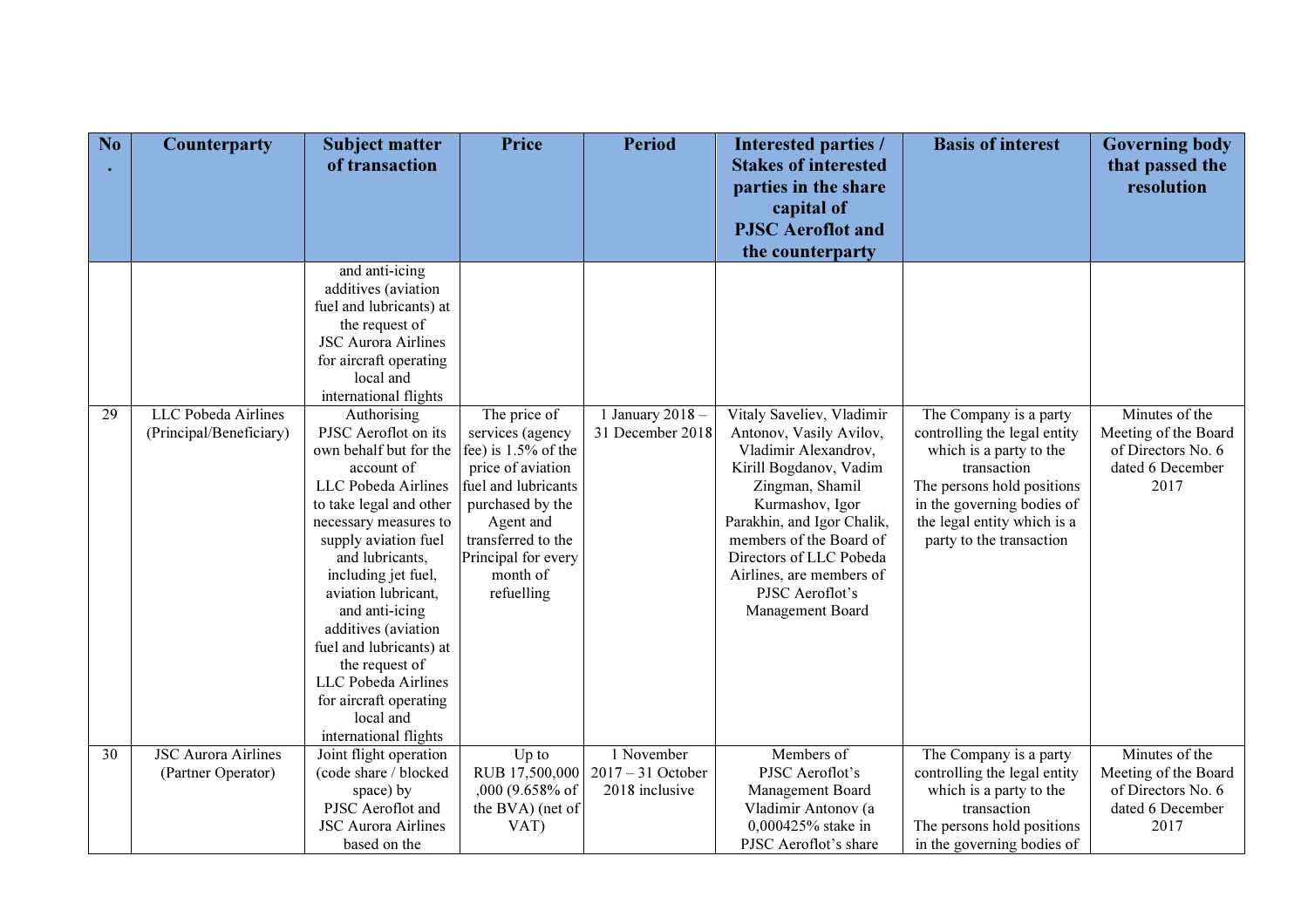| No | Counterparty                | <b>Subject matter</b>       | Price                         | <b>Period</b>    | Interested parties /                                 | <b>Basis of interest</b>                                | <b>Governing body</b>    |
|----|-----------------------------|-----------------------------|-------------------------------|------------------|------------------------------------------------------|---------------------------------------------------------|--------------------------|
|    |                             | of transaction              |                               |                  | <b>Stakes of interested</b>                          |                                                         | that passed the          |
|    |                             |                             |                               |                  | parties in the share                                 |                                                         | resolution               |
|    |                             |                             |                               |                  | capital of                                           |                                                         |                          |
|    |                             |                             |                               |                  | <b>PJSC</b> Aeroflot and                             |                                                         |                          |
|    |                             |                             |                               |                  | the counterparty                                     |                                                         |                          |
|    |                             | commuter (regional)         |                               |                  | capital / no shareholding                            | the legal entity which is a                             |                          |
|    |                             | transportation model        |                               |                  | in JSC Aurora Airlines)                              | party to the transaction                                |                          |
|    |                             |                             |                               |                  | and Vadim Zingman (no                                |                                                         |                          |
|    |                             |                             |                               |                  | shareholding in<br>PJSC Aeroflot /                   |                                                         |                          |
|    |                             |                             |                               |                  | JSC Aurora Airlines) are                             |                                                         |                          |
|    |                             |                             |                               |                  | members of the Board of                              |                                                         |                          |
|    |                             |                             |                               |                  | Directors of JSC Aurora                              |                                                         |                          |
|    |                             |                             |                               |                  | Airlines                                             |                                                         |                          |
| 31 | <b>JSC Aurora Airlines</b>  | Joint flight operation      | Up to                         | 1 July $2017 -$  | Vladimir Antonov and                                 | The Company is a party                                  | Minutes of the           |
|    | (Partner Operator)          | (code share / free          | RUB 900,000,000               | 31 December      | Vadim Zingman,                                       | controlling the legal entity                            | Meeting of the Board     |
|    |                             | sale) with JSC Aurora       | $(0.496\% \text{ of the}$     | 2018 inclusive   | members of                                           | which is a party to the                                 | of Directors No. 6       |
|    |                             | Airlines                    | BVA)                          |                  | PJSC Aeroflot's                                      | transaction<br>The persons hold positions               | dated 6 December<br>2017 |
|    |                             |                             |                               |                  | Management Board, are<br>members of the Board of     | in the governing bodies of                              |                          |
|    |                             |                             |                               |                  | Directors of JSC Aurora                              | the legal entity which is a                             |                          |
|    |                             |                             |                               |                  | Airlines                                             | party to the transaction                                |                          |
| 32 | <b>JSC Rossiya Airlines</b> | Arrangements on             | The cost of                   | 1 January 2018 - | Dmitry Saprykin, member                              | The Company is a party                                  | Minutes of the           |
|    | (Transferor/Transferee)     | rerouting passengers        | PJSC Aeroflot's               | 31 December      | of PJSC Aeroflot's Board                             | controlling the legal entity                            | Meeting of the Board     |
|    |                             | in case of disruption       | obligations under             | 2022             | of Directors, is the CEO,                            | which is a party to the                                 | of Directors No. 6       |
|    |                             | between                     | the transaction as            |                  | Chairman of the                                      | transaction                                             | dated 6 December         |
|    |                             | PJSC Aeroflot and           | regards offering              |                  | Management Board and                                 | The persons hold positions                              | 2017                     |
|    |                             | <b>JSC Rossiya Airlines</b> | alternative                   |                  | member of the Board of                               | in the governing bodies of                              |                          |
|    |                             |                             | scheduled flights<br>is up to |                  | Directors of JSC Rossiya<br>Airlines; Vadim Zingman, | the legal entity which is a<br>party to the transaction |                          |
|    |                             |                             | RUB 75,000,000                |                  | member of                                            |                                                         |                          |
|    |                             |                             | $(0.041\% \text{ of the}$     |                  | PJSC Aeroflot's                                      |                                                         |                          |
|    |                             |                             | BVA)                          |                  | Management Board, is a                               |                                                         |                          |
|    |                             |                             |                               |                  | member of the Board of                               |                                                         |                          |
|    |                             |                             |                               |                  | Directors of JSC Rossiya                             |                                                         |                          |
|    |                             |                             |                               |                  | Airlines                                             |                                                         |                          |
| 33 | LLC Pobeda Airlines         | Arrangements on             | The cost of                   | 1 October 2017 - | Vitaly Saveliev, Vladimir                            | The Company is a party                                  | Minutes of the           |
|    |                             | rerouting passengers        | PJSC Aeroflot's               | 31 December 2022 | Antonov, Vasily Avilov,                              | controlling the legal entity                            | Meeting of the Board     |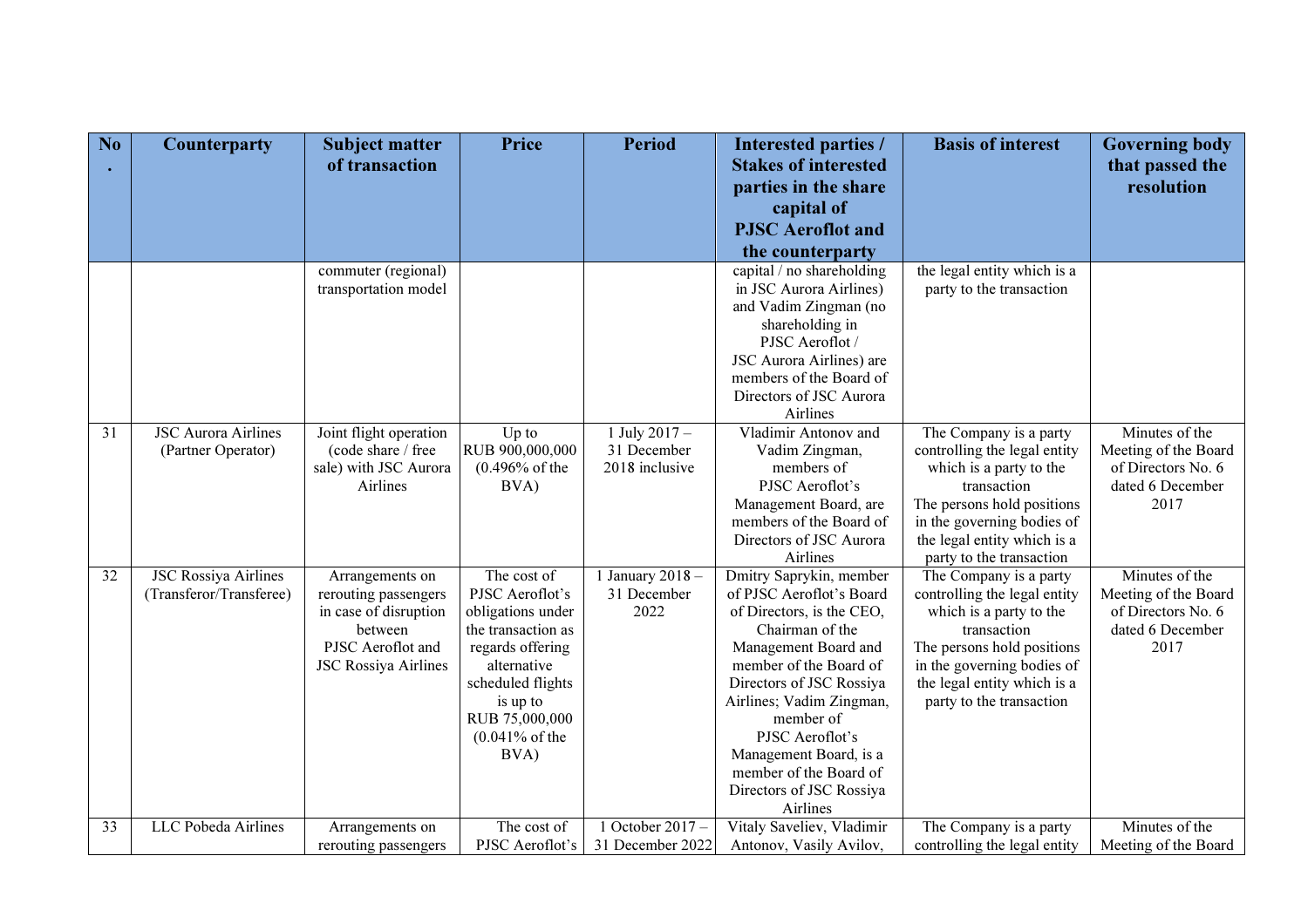| No              | <b>Counterparty</b>         | <b>Subject matter</b>                  | Price                      | <b>Period</b>       | <b>Interested parties /</b>                      | <b>Basis of interest</b>                                  | <b>Governing body</b> |
|-----------------|-----------------------------|----------------------------------------|----------------------------|---------------------|--------------------------------------------------|-----------------------------------------------------------|-----------------------|
|                 |                             | of transaction                         |                            |                     | <b>Stakes of interested</b>                      |                                                           | that passed the       |
|                 |                             |                                        |                            |                     | parties in the share                             |                                                           | resolution            |
|                 |                             |                                        |                            |                     | capital of                                       |                                                           |                       |
|                 |                             |                                        |                            |                     | <b>PJSC</b> Aeroflot and                         |                                                           |                       |
|                 |                             |                                        |                            |                     | the counterparty                                 |                                                           |                       |
|                 | (Rerouting Party /          | in case of disruption                  | obligations                |                     | Vladimir Alexandrov,                             | which is a party to the                                   | of Directors No. 6    |
|                 | Receiving Party)            | between                                | under the                  |                     | Kirill Bogdanov, Vadim                           | transaction                                               | dated 6 December      |
|                 |                             | PJSC Aeroflot and                      | transaction as             |                     | Zingman, Shamil                                  | The persons hold positions                                | 2017                  |
|                 |                             | LLC Pobeda Airlines                    | regards offering           |                     | Kurmashov, Igor                                  | in the governing bodies of                                |                       |
|                 |                             |                                        | alternative                |                     | Parakhin, and Igor Chalik,                       | the legal entity which is a                               |                       |
|                 |                             |                                        | scheduled flights          |                     | members of the Board of                          | party to the transaction                                  |                       |
|                 |                             |                                        | is up to                   |                     | Directors of LLC Pobeda                          |                                                           |                       |
|                 |                             |                                        | RUB 190,000,00             |                     | Airlines, are members of                         |                                                           |                       |
|                 |                             |                                        | $0(0.104\% \text{ of the}$ |                     | PJSC Aeroflot's                                  |                                                           |                       |
|                 |                             |                                        | BVA)                       |                     | Management Board                                 |                                                           |                       |
| $\overline{34}$ | <b>JSC Aurora Airlines</b>  | Purchase and sale of                   | RUB 1,561,302,74           | 25 December 2017    | Vladimir Antonov and                             | The Company is a party                                    | Minutes of the        |
|                 | (Seller)                    | ordinary registered                    | 8.72 (0.861% of            |                     | Vadim Zingman,                                   | controlling the legal entity                              | Meeting of the Board  |
|                 |                             | uncertificated shares<br>of JSC Aurora | the BVA)                   |                     | members of<br>PJSC Aeroflot's                    | which is a party to the                                   | of Directors No. 7    |
|                 |                             | Airlines offered as an                 |                            |                     |                                                  | transaction                                               | dated 21 December     |
|                 |                             |                                        |                            |                     | Management Board, are<br>members of the Board of | The persons hold positions                                | 2017                  |
|                 |                             | additional issuance                    |                            |                     | Directors of JSC Aurora                          | in the governing bodies of<br>the legal entity which is a |                       |
|                 |                             |                                        |                            |                     | Airlines                                         | party to the transaction                                  |                       |
| 35              | <b>JSC Sukhoi Civil</b>     | A transaction (several                 | Total                      | Up to 144 months    | Member of                                        | The person holds a                                        | Minutes of the        |
|                 | Aircraft (Manufacturer)     | associated                             | transaction                | from the date on    | PJSC Aeroflot's                                  | position in the governing                                 | Extraordinary         |
|                 |                             | transactions) to lease                 | amount: up to              | which each aircraft | Management Board                                 | bodies of the legal entity                                | General Meeting of    |
|                 |                             | twenty new Sukhoi                      | USD 945,400,00             | is leased to        | Vadim Zingman (no                                | which is a party to the                                   | Shareholders No. 41   |
|                 |                             | Superjet 100 regional                  | $0(30.123\% \text{ of }$   | PJSC Aeroflot       | shareholding in                                  | transaction                                               | dated 27 December     |
|                 |                             | jets (RRJ-95B)                         | the BVA)                   |                     | PJSC Aeroflot /                                  |                                                           | 2017                  |
|                 |                             |                                        |                            |                     | JSC Sukhoi Civil                                 |                                                           |                       |
|                 |                             |                                        |                            |                     | Aircraft) was a member                           |                                                           |                       |
|                 |                             |                                        |                            |                     | of the Board of Directors                        |                                                           |                       |
|                 |                             |                                        |                            |                     | of JSC Sukhoi Civil                              |                                                           |                       |
|                 |                             |                                        |                            |                     | Aircraft (from 30 June                           |                                                           |                       |
|                 |                             |                                        |                            |                     | 2017 to 27 November                              |                                                           |                       |
|                 |                             |                                        |                            |                     | 2017)                                            |                                                           |                       |
| 36              | <b>JSC Rossiya Airlines</b> | Commercial                             | Up to                      | 1 November 2017     | Dmitry Saprykin, member                          | The Company is a party                                    | Minutes of the        |
|                 | (Partner Operator)          | management of                          | RUB 71,500,000             | 31 October 2018     | of PJSC Aeroflot's Board                         | controlling the legal entity                              | Extraordinary         |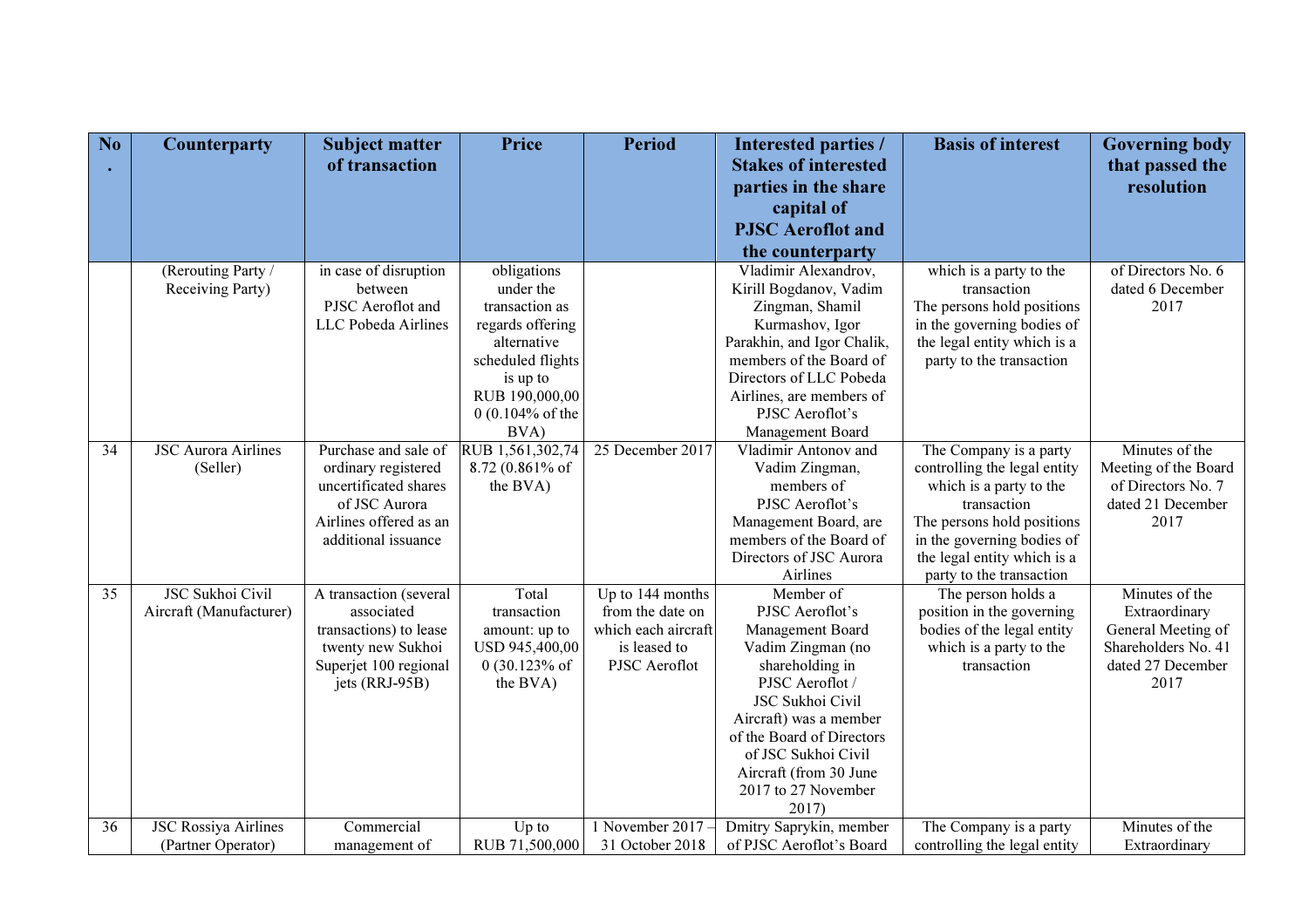| No | <b>Counterparty</b>                       | <b>Subject matter</b><br>of transaction          | <b>Price</b>             | <b>Period</b>              | Interested parties /<br><b>Stakes of interested</b>                                                                                                                                                                                                                                                  | <b>Basis of interest</b>                                                                                                                                                                                                | <b>Governing body</b><br>that passed the                                                                           |
|----|-------------------------------------------|--------------------------------------------------|--------------------------|----------------------------|------------------------------------------------------------------------------------------------------------------------------------------------------------------------------------------------------------------------------------------------------------------------------------------------------|-------------------------------------------------------------------------------------------------------------------------------------------------------------------------------------------------------------------------|--------------------------------------------------------------------------------------------------------------------|
|    |                                           |                                                  |                          |                            | parties in the share                                                                                                                                                                                                                                                                                 |                                                                                                                                                                                                                         | resolution                                                                                                         |
|    |                                           |                                                  |                          |                            | capital of<br><b>PJSC</b> Aeroflot and                                                                                                                                                                                                                                                               |                                                                                                                                                                                                                         |                                                                                                                    |
|    |                                           |                                                  |                          |                            | the counterparty                                                                                                                                                                                                                                                                                     |                                                                                                                                                                                                                         |                                                                                                                    |
|    |                                           | <b>JSC Rossiya Airlines'</b>                     | $,000(39.46\%$ of        |                            | of Directors, is the CEO,                                                                                                                                                                                                                                                                            | which is a party to the                                                                                                                                                                                                 | General Meeting of                                                                                                 |
|    |                                           | flight loads by                                  | the BVA)                 |                            | Chairman of the                                                                                                                                                                                                                                                                                      | transaction                                                                                                                                                                                                             | Shareholders No. 41                                                                                                |
|    |                                           | <b>PJSC</b> Aeroflot                             |                          |                            | Management Board, and                                                                                                                                                                                                                                                                                | The persons hold positions                                                                                                                                                                                              | dated 27 December                                                                                                  |
|    |                                           | (including pricing and                           |                          |                            | member of the Board of                                                                                                                                                                                                                                                                               | in the governing bodies of                                                                                                                                                                                              | 2017                                                                                                               |
|    |                                           | ticket sales for such                            |                          |                            | Directors of JSC Rossiya                                                                                                                                                                                                                                                                             | the legal entity which is a                                                                                                                                                                                             |                                                                                                                    |
|    |                                           | flights) under the                               |                          |                            | Airlines; Vadim Zingman,                                                                                                                                                                                                                                                                             | party to the transaction                                                                                                                                                                                                |                                                                                                                    |
|    |                                           | agreements for joint                             |                          |                            | member of                                                                                                                                                                                                                                                                                            |                                                                                                                                                                                                                         |                                                                                                                    |
|    |                                           | flight operation (code<br>share / blocked space) |                          |                            | PJSC Aeroflot's<br>Management Board, is a                                                                                                                                                                                                                                                            |                                                                                                                                                                                                                         |                                                                                                                    |
|    |                                           |                                                  |                          |                            | member of the Board of                                                                                                                                                                                                                                                                               |                                                                                                                                                                                                                         |                                                                                                                    |
|    |                                           |                                                  |                          |                            | Directors of JSC Rossiya                                                                                                                                                                                                                                                                             |                                                                                                                                                                                                                         |                                                                                                                    |
|    |                                           |                                                  |                          |                            | Airlines                                                                                                                                                                                                                                                                                             |                                                                                                                                                                                                                         |                                                                                                                    |
| 37 | <b>JSC Rossiya Airlines</b><br>(Customer) | Paid medical services<br>to flight attendants    | RUB 4,500,00<br>$\theta$ | 3 May 2017 -<br>2 May 2018 | Dmitry Saprykin,<br>member of<br>PJSC Aeroflot's Board of<br>Directors, is the CEO,<br>Chairman of the<br>Management Board and<br>member of the Board of<br>Directors of JSC Rossiya<br>Airlines; Vadim<br>Zingman, member of<br>PJSC Aeroflot's<br>Management Board, is a<br>member of the Board of | The Company is a party<br>controlling the legal entity<br>which is a party to the<br>transaction<br>The persons hold positions<br>in the governing bodies of<br>the legal entity which is a<br>party to the transaction | Pending approval by<br>the Board of<br>Directors and the<br>General Meeting of<br>Shareholders of<br>PJSC Aeroflot |
|    |                                           |                                                  |                          |                            | Directors of JSC Rossiya                                                                                                                                                                                                                                                                             |                                                                                                                                                                                                                         |                                                                                                                    |
|    |                                           |                                                  |                          |                            | Airlines                                                                                                                                                                                                                                                                                             |                                                                                                                                                                                                                         |                                                                                                                    |
| 38 | <b>JSC Rossiya Airlines</b>               | Paid medical services                            | RUB 2,000,00             | $3$ May 2017 -             | Dmitry Saprykin, member                                                                                                                                                                                                                                                                              | The Company is a party                                                                                                                                                                                                  | Pending approval by                                                                                                |
|    | (Customer)                                | to pilots                                        | $\Omega$                 | 2 May 2018                 | of PJSC Aeroflot's Board                                                                                                                                                                                                                                                                             | controlling the legal entity                                                                                                                                                                                            | the Board of                                                                                                       |
|    |                                           |                                                  |                          |                            | of Directors, is the CEO,<br>Chairman of the                                                                                                                                                                                                                                                         | which is a party to the                                                                                                                                                                                                 | Directors and the                                                                                                  |
|    |                                           |                                                  |                          |                            | Management Board, and                                                                                                                                                                                                                                                                                | transaction<br>The persons hold positions                                                                                                                                                                               | General Meeting of<br>Shareholders of                                                                              |
|    |                                           |                                                  |                          |                            | member of the Board of                                                                                                                                                                                                                                                                               | in the governing bodies of                                                                                                                                                                                              | PJSC Aeroflot                                                                                                      |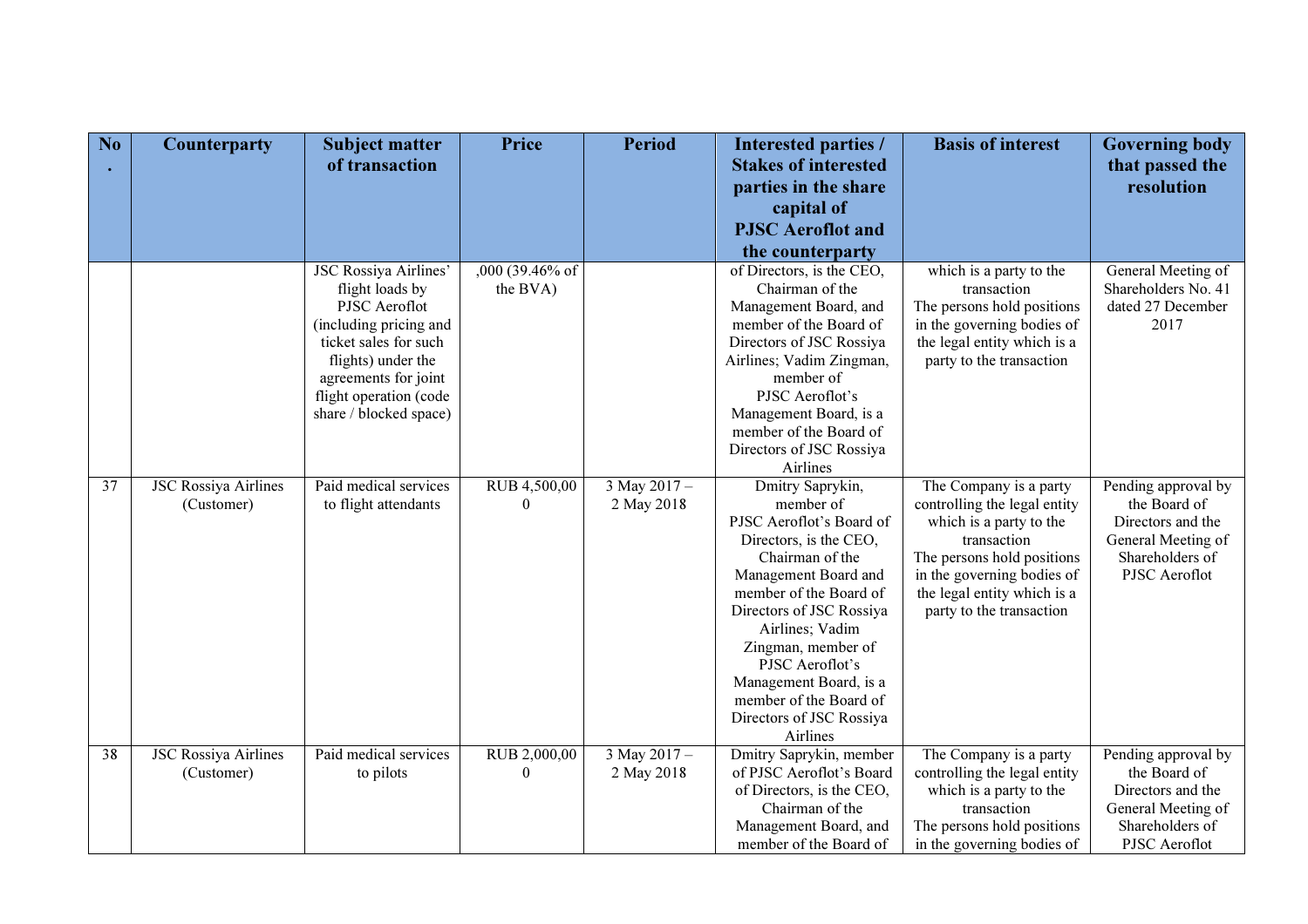| No | <b>Counterparty</b>        | <b>Subject matter</b><br>of transaction        | <b>Price</b>       | <b>Period</b>    | Interested parties /<br><b>Stakes of interested</b> | <b>Basis of interest</b>                                | <b>Governing body</b>                   |
|----|----------------------------|------------------------------------------------|--------------------|------------------|-----------------------------------------------------|---------------------------------------------------------|-----------------------------------------|
|    |                            |                                                |                    |                  | parties in the share                                |                                                         | that passed the<br>resolution           |
|    |                            |                                                |                    |                  | capital of                                          |                                                         |                                         |
|    |                            |                                                |                    |                  | <b>PJSC</b> Aeroflot and                            |                                                         |                                         |
|    |                            |                                                |                    |                  | the counterparty                                    |                                                         |                                         |
|    |                            |                                                |                    |                  | Directors of JSC Rossiya                            | the legal entity which is a                             |                                         |
|    |                            |                                                |                    |                  | Airlines; Vadim Zingman,                            | party to the transaction                                |                                         |
|    |                            |                                                |                    |                  | member of PJSC Aeroflot's<br>Management Board, is a |                                                         |                                         |
|    |                            |                                                |                    |                  | member of the Board of                              |                                                         |                                         |
|    |                            |                                                |                    |                  | Directors of JSC Rossiya                            |                                                         |                                         |
|    |                            |                                                |                    |                  | Airlines                                            |                                                         |                                         |
| 39 | <b>JSC Aurora Airlines</b> | Aeromedical                                    | <b>RUB 450,000</b> | 1 January 2017 - | Vladimir Antonov and                                | The Company is a party                                  | Pending approval by                     |
|    | (Customer)                 | assessment                                     |                    | 31 December 2017 | Vadim Zingman, members<br>of PJSC Aeroflot's        | controlling the legal entity<br>which is a party to the | the Board of<br>Directors and the       |
|    |                            |                                                |                    |                  | Management Board, are                               | transaction                                             | General Meeting of                      |
|    |                            |                                                |                    |                  | members of the Board of                             | The persons hold positions                              | Shareholders of                         |
|    |                            |                                                |                    |                  | Directors of JSC Aurora                             | in the governing bodies of                              | PJSC Aeroflot                           |
|    |                            |                                                |                    |                  | Airlines                                            | the legal entity which is a                             |                                         |
| 40 | <b>JSC Sukhoi Civil</b>    | Special terms on                               | RUB 45,000,0       | $7$ July 2017 -  | Vadim Zingman,                                      | party to the transaction<br>The person holds a          | Pending approval by                     |
|    | Aircraft                   | purchasing tickets at                          | 00                 | 8 July 2018      | member of                                           | position in the governing                               | the Board of                            |
|    |                            | the Designated Points                          |                    |                  | PJSC Aeroflot's                                     | bodies of the legal entity                              | Directors and the                       |
|    |                            | of Sale provided that                          |                    |                  | Management Board, was                               | which is a party to the                                 | General Meeting of                      |
|    |                            | the obligations under                          |                    |                  | a member of the Board                               | transaction                                             | Shareholders of                         |
|    |                            | the Ticket Purchase                            |                    |                  | of Directors of<br>JSC Sukhoi Civil                 |                                                         | PJSC Aeroflot                           |
|    |                            | Agreement are met                              |                    |                  | Aircraft (from 30 June                              |                                                         |                                         |
|    |                            |                                                |                    |                  | 2017 to 27 November                                 |                                                         |                                         |
|    |                            |                                                |                    |                  | 2017)                                               |                                                         |                                         |
| 41 | PJSC Uralkali              | Special terms on                               | RUB 7,800,00       | 27 March 2017 -  | Sergey Chemezov,                                    | The person holds a                                      | Pending approval by                     |
|    |                            | purchasing tickets at                          | $\theta$           | 27 March 2018    | member of                                           | position in the governing                               | the Board of                            |
|    |                            | the Designated Points<br>of Sale provided that |                    |                  | PJSC Aeroflot's Board<br>of Directors, is the       | bodies of the legal entity<br>which is a party to the   | Directors and the<br>General Meeting of |
|    |                            | the obligations under                          |                    |                  | Chairman of                                         | transaction                                             | Shareholders of                         |
|    |                            | the Ticket Purchase                            |                    |                  | PJSC Uralkali's Board                               |                                                         | PJSC Aeroflot                           |
|    |                            | Agreement are met                              |                    |                  | of Directors                                        |                                                         |                                         |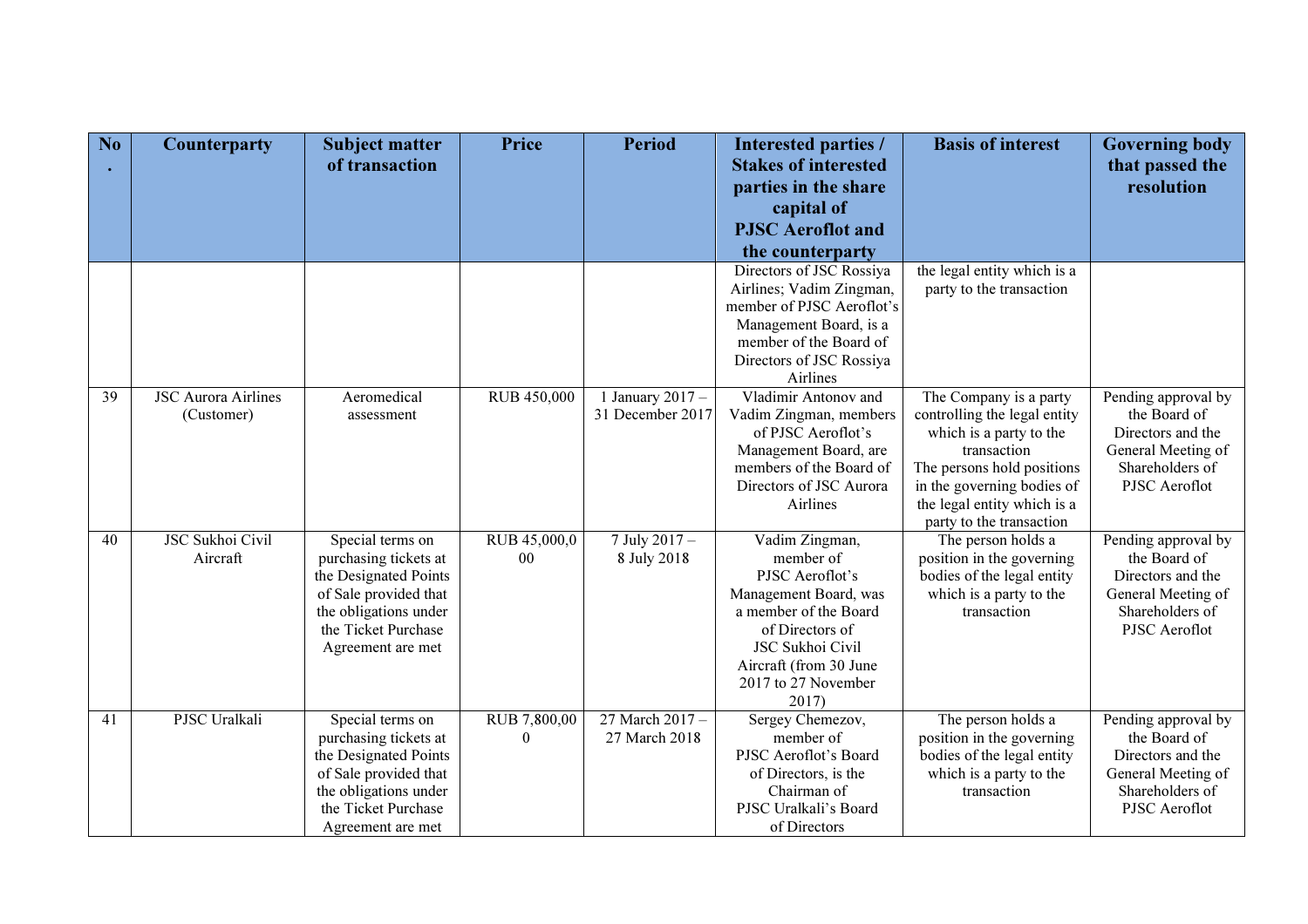| No | <b>Counterparty</b>           | <b>Subject matter</b><br>of transaction        | <b>Price</b>   | <b>Period</b>      | <b>Interested parties /</b><br><b>Stakes of interested</b> | <b>Basis of interest</b>               | <b>Governing body</b><br>that passed the |
|----|-------------------------------|------------------------------------------------|----------------|--------------------|------------------------------------------------------------|----------------------------------------|------------------------------------------|
|    |                               |                                                |                |                    | parties in the share                                       |                                        | resolution                               |
|    |                               |                                                |                |                    | capital of                                                 |                                        |                                          |
|    |                               |                                                |                |                    | <b>PJSC</b> Aeroflot and                                   |                                        |                                          |
|    |                               |                                                |                |                    | the counterparty                                           |                                        |                                          |
| 42 | <b>PJSC Bank Saint</b>        | Special terms on                               | RUB 8,000,00   | 1 August 2017 $-$  | Aleksey Germanovich,                                       | The person holds a                     | Pending approval by                      |
|    | Petersburg                    | purchasing tickets at                          | $\theta$       | 1 August 2018      | member of                                                  | position in the governing              | the Board of                             |
|    |                               | the Designated Points                          |                |                    | PJSC Aeroflot's Board                                      | bodies of the legal entity             | Directors and the                        |
|    |                               | of Sale provided that                          |                |                    | of Directors, is a                                         | which is a party to the                | General Meeting of                       |
|    |                               | the obligations under                          |                |                    | member of the Board of                                     | transaction                            | Shareholders of                          |
|    |                               | the Ticket Purchase                            |                |                    | Directors of PJSC Bank                                     |                                        | PJSC Aeroflot                            |
| 43 | PJSC Unipro                   | Agreement are met<br>Special terms on          | RUB 26,900,000 | 22 February 2017 - | Saint Petersburg<br>Aleksey Germanovich,                   | The person holds a                     | Pending approval by                      |
|    |                               | purchasing tickets at                          |                | 25 February 2018   | member of                                                  | position in the governing              | the Board of                             |
|    |                               | the Designated Points                          |                |                    | PJSC Aeroflot's Board                                      | bodies of the legal entity             | Directors and the                        |
|    |                               | of Sale provided that                          |                |                    | of Directors, is a                                         | which is a party to the                | General Meeting of                       |
|    |                               | the obligations under                          |                |                    | member of the Board of                                     | transaction                            | Shareholders of                          |
|    |                               | the Ticket Purchase                            |                |                    | Directors of                                               |                                        | PJSC Aeroflot                            |
|    |                               | Agreement are met                              |                |                    | PJSC Unipro                                                |                                        |                                          |
| 44 | <b>PJSC Rostelecom</b>        | Special terms on                               | RUB 81,500,000 | 15 September       | Mikhail Poluboyarinov,                                     | The person holds a                     | Pending approval by                      |
|    |                               | purchasing tickets at                          |                | $2017 -$           | Chairman of                                                | position in the governing              | the Board of                             |
|    |                               | the Designated Points                          |                | 15 September 2018  | PJSC Aeroflot's Board                                      | bodies of the legal entity             | Directors and the                        |
|    |                               | of Sale provided that                          |                |                    | of Directors, is a                                         | which is a party to the                | General Meeting of                       |
|    |                               | the obligations under                          |                |                    | member of the Board of                                     | transaction                            | Shareholders of                          |
|    |                               | the Ticket Purchase                            |                |                    | Directors of                                               |                                        | PJSC Aeroflot                            |
|    |                               | Agreement are met                              |                |                    | PJSC Rostelecom                                            |                                        |                                          |
| 45 | <b>JSC Agency for Housing</b> | Special terms on                               | RUB 12,000,000 | 2 November 2017    | Mikhail Poluboyarinov,                                     | The person holds a                     | Pending approval by                      |
|    | Mortgage Lending              | purchasing tickets at                          |                | 2 November 2018    | Chairman of                                                | position in the governing              | the Board of                             |
|    |                               | the Designated Points                          |                |                    | PJSC Aeroflot's Board                                      | bodies of the legal entity             | Directors and the                        |
|    |                               | of Sale provided that<br>the obligations under |                |                    | of Directors, is a<br>member of the Board of               | which is a party to the<br>transaction | General Meeting of<br>Shareholders of    |
|    |                               | the Ticket Purchase                            |                |                    | Directors of JSC Agency                                    |                                        | PJSC Aeroflot                            |
|    |                               | Agreement are met                              |                |                    | for Housing Mortgage                                       |                                        |                                          |
|    |                               |                                                |                |                    | Lending                                                    |                                        |                                          |
| 46 | <b>LLC RUSNANO</b>            | Special terms on                               | RUB 35,000,000 | 26 May 2017 -      | Kirill Androsov,                                           | The person holds a                     | Pending approval by                      |
|    | Management Company            | purchasing tickets at                          |                | 26 May 2018        | Chairman of                                                | position in the governing              | the Board of                             |
|    |                               | the Designated Points                          |                |                    | PJSC Aeroflot's Board                                      | bodies of the legal entity             | Directors and the                        |
|    |                               | of Sale provided that                          |                |                    | of Directors (until                                        |                                        | General Meeting of                       |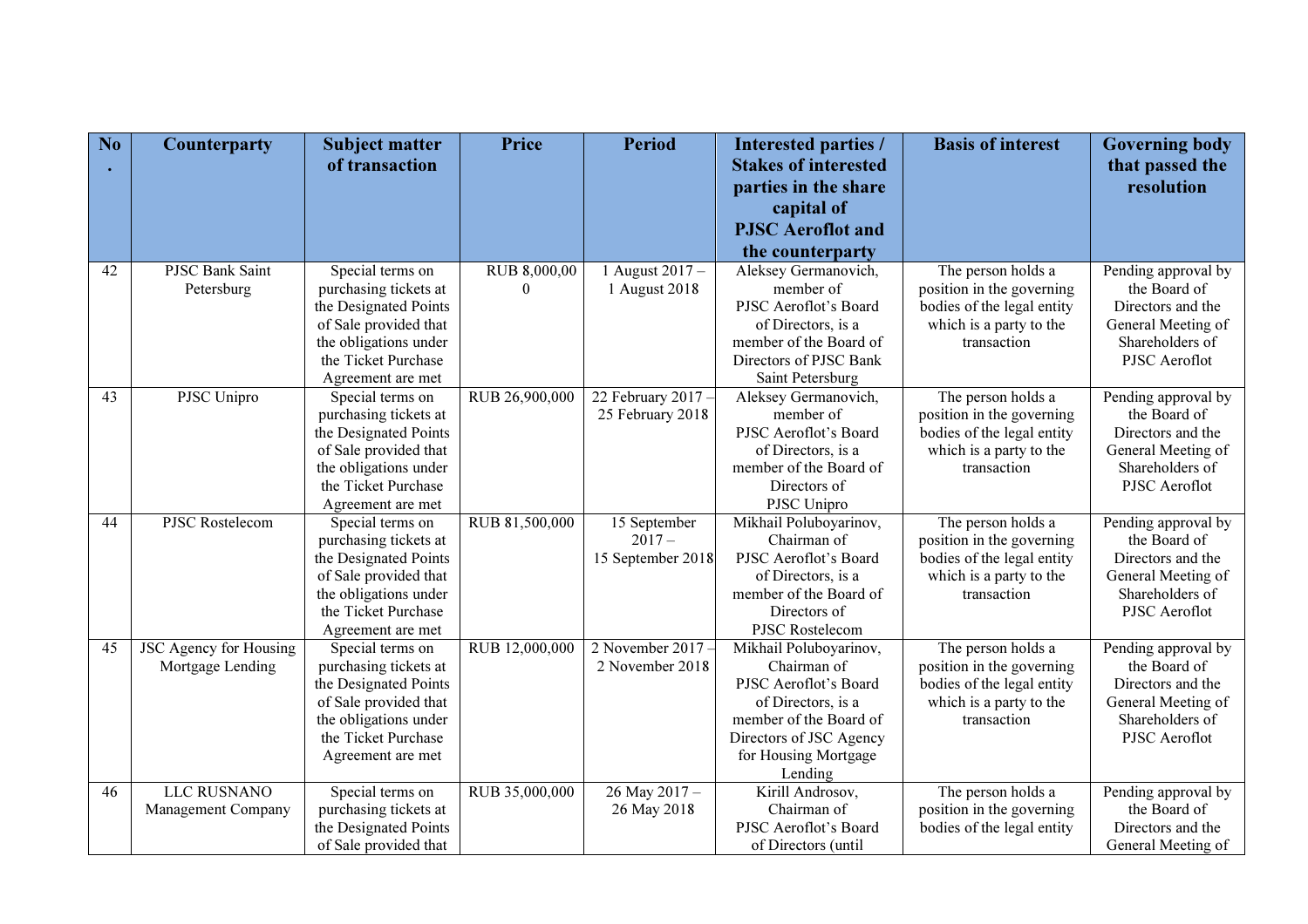| No | <b>Counterparty</b>         | <b>Subject matter</b><br>of transaction | <b>Price</b>   | <b>Period</b>     | <b>Interested parties /</b><br><b>Stakes of interested</b> | <b>Basis of interest</b>                                 | <b>Governing body</b><br>that passed the<br>resolution |
|----|-----------------------------|-----------------------------------------|----------------|-------------------|------------------------------------------------------------|----------------------------------------------------------|--------------------------------------------------------|
|    |                             |                                         |                |                   | parties in the share<br>capital of                         |                                                          |                                                        |
|    |                             |                                         |                |                   | <b>PJSC</b> Aeroflot and                                   |                                                          |                                                        |
|    |                             |                                         |                |                   | the counterparty                                           |                                                          |                                                        |
|    |                             | the obligations under                   |                |                   | 26 June 2017) was a                                        | which is a party to the                                  | Shareholders of                                        |
|    |                             | the Ticket Purchase                     |                |                   | member of the Board of                                     | transaction                                              | PJSC Aeroflot                                          |
|    |                             | Agreement are met                       |                |                   | Directors of                                               |                                                          |                                                        |
|    |                             |                                         |                |                   | LLC RUSNANO                                                |                                                          |                                                        |
|    |                             |                                         |                |                   | Management Company                                         |                                                          |                                                        |
| 47 | <b>JSC Rossiya Airlines</b> | Technical support for                   | Up to          | 1 February 2017 - | Dmitry Saprykin, member                                    | The Company is a party                                   | Pending approval by                                    |
|    | (Customer)                  | <b>JSC Rossiya Airlines'</b>            | RUB 5,000,000  | 31 December 2022  | of PJSC Aeroflot's Board                                   | controlling the legal entity                             | the Board of                                           |
|    |                             | aircraft at Khrabrovo                   |                |                   | of Directors, is the CEO,<br>Chairman of the               | which is a party to the                                  | Directors and the                                      |
|    |                             | airport in Kaliningrad                  |                |                   | Management Board, and                                      | transaction                                              | General Meeting of<br>Shareholders of                  |
|    |                             |                                         |                |                   | member of the Board of                                     | The persons hold positions<br>in the governing bodies of | PJSC Aeroflot                                          |
|    |                             |                                         |                |                   | Directors of JSC Rossiya                                   | the legal entity which is a                              |                                                        |
|    |                             |                                         |                |                   | Airlines; Vadim Zingman,                                   | party to the transaction                                 |                                                        |
|    |                             |                                         |                |                   | member of                                                  |                                                          |                                                        |
|    |                             |                                         |                |                   | PJSC Aeroflot's                                            |                                                          |                                                        |
|    |                             |                                         |                |                   | Management Board, is a                                     |                                                          |                                                        |
|    |                             |                                         |                |                   | member of the Board of                                     |                                                          |                                                        |
|    |                             |                                         |                |                   | Directors of JSC Rossiya                                   |                                                          |                                                        |
|    |                             |                                         |                |                   | Airlines                                                   |                                                          |                                                        |
| 48 | LLC A-Technics              | Property lease                          | $Up$ to        | 27 November       | Vladimir Antonov,                                          | The Company is a party                                   | Pending approval by                                    |
|    |                             |                                         | RUB 30,000,000 | $2017-$           | Vladimir Alexandrov,                                       | controlling the legal entity                             | the Board of                                           |
|    |                             |                                         |                | 31 December 2018  | Shamil Kurmashov, and                                      | which is a party to the                                  | Directors and the                                      |
|    |                             |                                         |                |                   | Igor Parakhin, members                                     | transaction                                              | General Meeting of                                     |
|    |                             |                                         |                |                   | of PJSC Aeroflot's                                         | The persons hold positions                               | Shareholders of                                        |
|    |                             |                                         |                |                   | Management Board, are<br>members of the Board of           | in the governing bodies of                               | PJSC Aeroflot                                          |
|    |                             |                                         |                |                   | Directors of LLC A-                                        | the legal entity which is a<br>party to the transaction  |                                                        |
|    |                             |                                         |                |                   | Technics                                                   |                                                          |                                                        |